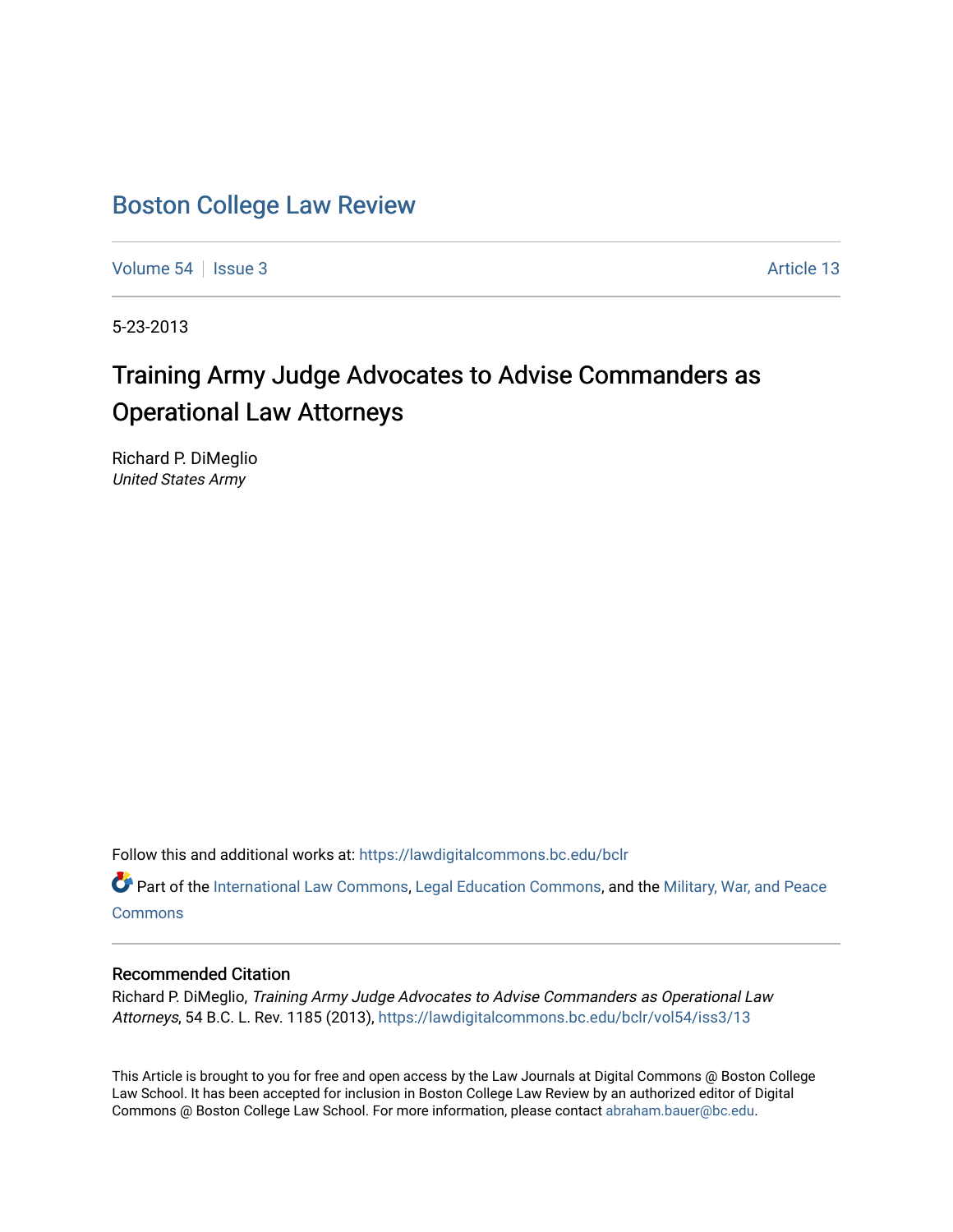## **TRAINING ARMY JUDGE ADVOCATES TO ADVISE COMMANDERS AS OPERATIONAL LAW ATTORNEYS**

### Lieutenant Colonel Richard P. DiMeglio[\\*](#page-1-0)

**Abstract:** Today, U.S. Army commanders and the military lawyers assigned to advise them—Army Judge Advocates—find themselves operating in areas of extreme legal complexity, where nuanced political and strategic implications are often at the forefront, and where "black letter law" is rarely sufficient to render competent advice. Through formal training at The Judge Advocate General's Legal Center and School, observance of the lessons learned by other Judge Advocates collected by the Center for Law and Military Operations, and hands-on training at Combat Training Centers, Army Judge Advocates are prepared to address the ever-increasing operational demands of the commanders who rely on their advice.

## **INTRODUCTION**

 Imagine you are an Army lawyer—a Judge Advocate—who recently deployed to a Forward Operating Base ("FOB")[1](#page-1-1) in a remote corner of the Earth embroiled in conflict. You are assigned as a Brigade Judge Advocate, and your unit, an Army Brigade Combat Team—approximately 3500 Army personnel capable of conducting unified land operations[2](#page-1-2)—

 $\overline{a}$ 

1185

<sup>\*</sup> © 2013, Lieutenant Colonel Richard P. DiMeglio, Judge Advocate, U.S. Army. Presently serving as Chair and Professor of the International and Operational Law Department, The Judge Advocate General's Legal Center and School, U.S. Army, Charlottesville, Virginia. The views expressed in this Article are those of the author, and not the Judge Advocate General's Corps, the U.S. Army, or the Department of Defense. The author would like to thank Colonel Gene Baime, Professor Geoff Corn, Mr. David Graham, Professor Mike Lewis, Major Todd Lindquist, Mr. Chuck Strong, and the editors of the *Boston College Law Review* for their thoughtful reviews and comments.

<sup>&</sup>lt;sup>1</sup> A FOB is a secure area with an infrastructure to support a unit that "can be used to create a 360-degree defense" for units in the field. See U.S. DEP'T OF THE ARMY, FIELD Manual 3-90.6, Brigade Combat Team para. 5-59 (2010) [hereinafter FM 3-90.6].

<span id="page-1-2"></span><span id="page-1-1"></span><span id="page-1-0"></span><sup>2</sup> Unified Land Operations is the current doctrinal term used to describe "how the Army seizes, retains, and exploits the initiative to gain and maintain a position of relative advantage in sustained land operations through simultaneous offensive, defensive, and stability operations in order to prevent or deter conflict, prevail in war, and create the conditions for favorable conflict resolution." U.S. DEP'T OF THE ARMY, ARMY DOCTRINE PUBLICATION 3-0, UNIfied Land Operations 1 (2011).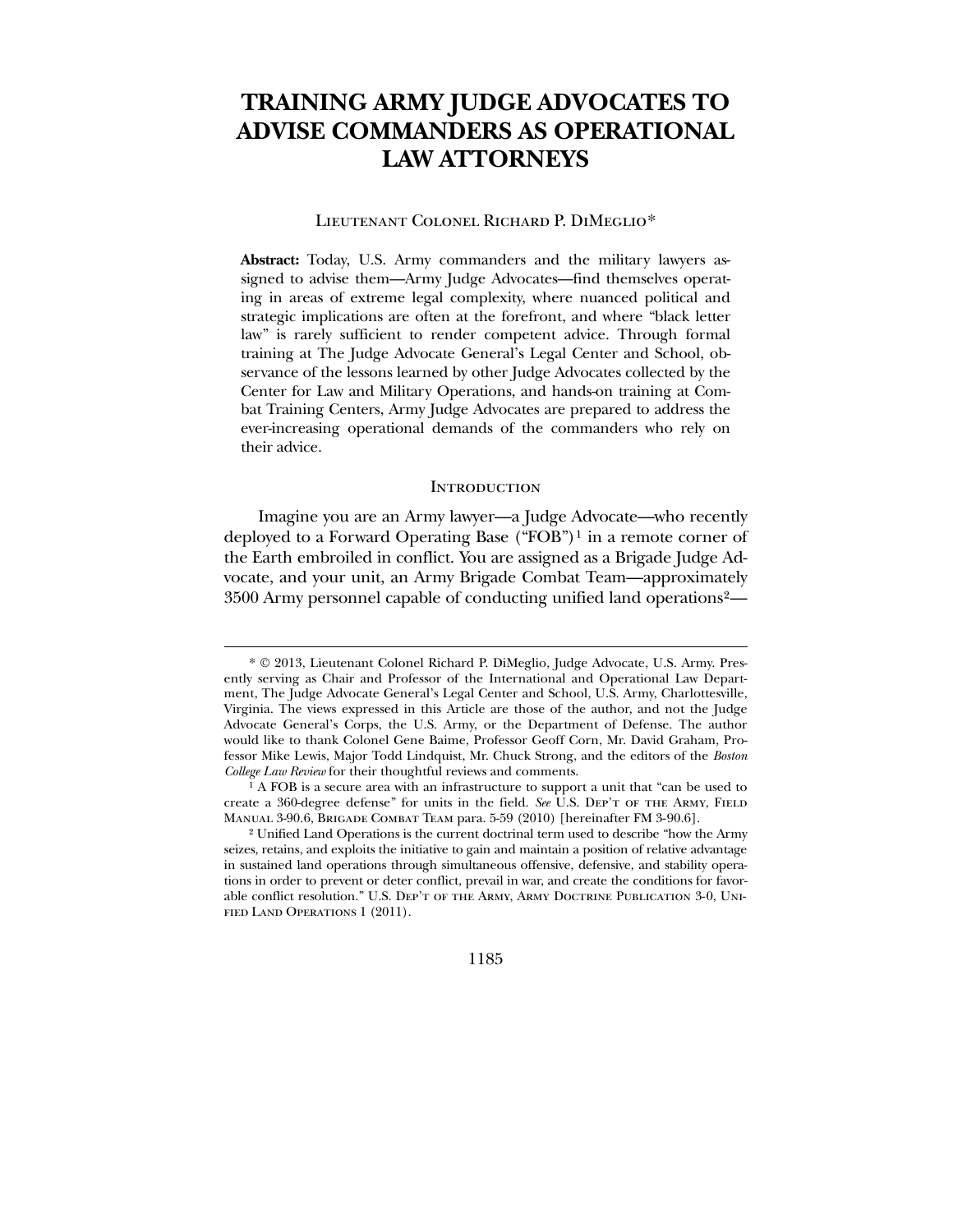just assumed tactical[3](#page-2-0) control of the area from the outgoing unit. Your Brigade Commander, a seasoned Colonel in command of the entire unit, now bears upon his shoulders the daunting responsibility of accomplishing the mission in an environment laden with legal complexity.

 Late at night, you receive notification that one of the Battalion Commanders in the Brigade, located at a nearby FOB, wants to talk to you about a potential target for attack. After you pick up the phone, the Battalion Commander tells you that his tactical operations center currently has an unmanned aerial vehicle ("UAV") flying a reconnaissance mission. His operators are presently observing three individuals, dressed in local attire, digging with shovels on the side of a road, several kilometers away from the FOB. The Battalion Commander notes that from time to time, there are also civilian vehicles driving by the site. Some vehicles have stopped; others just drive by.

 The Battalion Commander reminds you that local insurgents sometimes dig holes on the side of the road in the middle of the night to plant improvised explosive devices ("IEDs"). The objective of these efforts is clear: attack U.S. convoys as they pass by in the future. You are very familiar with IEDs. In fact, in the short time you have been in the country, IEDs have wounded a few soldiers in your unit. You also know, however, that local villagers sometimes dig irrigation ditches, which often parallel the roads, in the middle of the night to avoid insurgent harassment. Further, you are keenly aware of the high volume of local civilian traffic on this road, such that a kinetic strike at that site could injure innocent civilians driving by or damage the road, impeding transportation and the movement of daily supplies to some local villages.

 The Battalion Commander does not have ground forces close enough to the diggers to provide additional verification of what he is seeing on the UAV monitors, but he tells you that he is reasonably certain[4](#page-2-1) about what the images on the screen are showing. He states he

<sup>3</sup> Army doctrine encompasses three levels of war—tactical, operational, and strategic. *See* U.S. Dep't of the Army, Field Manual 1-02, Operational Terms and Graphics 1- 139, 1-177, 1-182 (Change 1, 2010) [hereinafter FM 1-02]. The tactical level of war is the level "at which battles and engagements are planned and executed to accomplish military objectives assigned to tactical units or task forces. Activities at this level focus on the ordered arrangement and maneuver of combat elements in relation to each other and to the enemy to achieve combat objectives." *Id.* at 1-182.

<span id="page-2-1"></span><span id="page-2-0"></span><sup>4</sup> There is no consensus on the level of certainty required for a targeting judgment to be reasonable. *See generally* Geoffrey S. Corn, *Targeting, Command Judgment, and a Proposed Quantum of Information Component: A Fourth Amendment Lesson in Contextual Reasonableness*, 77 Brook. L. Rev. 437 (2012) (discussing the complexity of reviewing targeting decisions under the military objective test).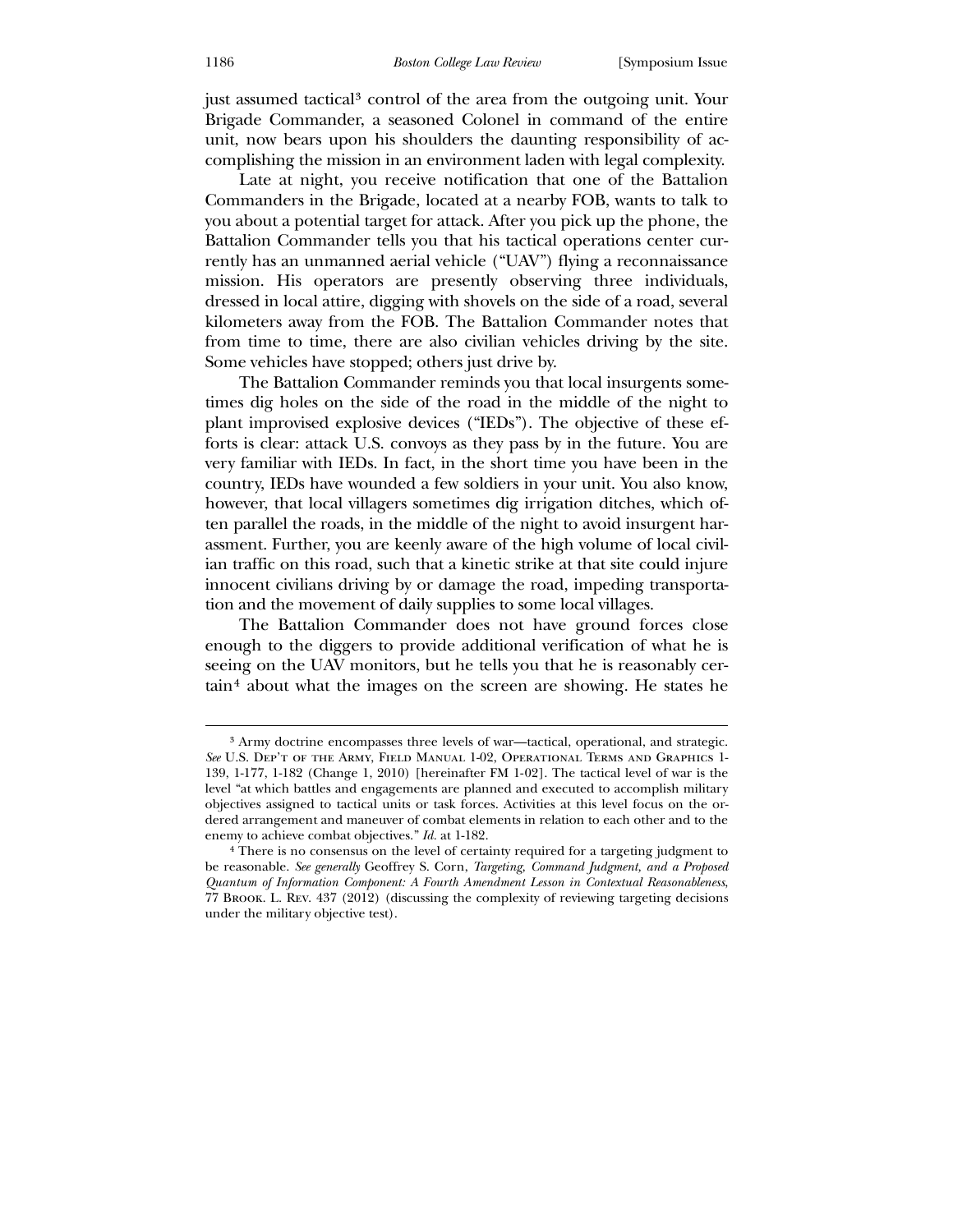$\overline{a}$ 

can lethally target the individuals with the artillery from his FOB. The Battalion Commander stresses that the three individuals will likely depart the area within a few minutes, so the issue is time sensitive, and he must decide now. As a result, he needs your immediate advice, based on the Rules of Engagement ("ROE"), whether attacking these individuals is a lawful option.[5](#page-3-0) Although he understands that he ultimately makes the decision, he wants your guidance. What do you say? Are you prepared to advise the Battalion Commander on these issues?[6](#page-3-1)

 Analysis of this hypothetical is complex. The answer cannot be found by simply consulting a legal treatise, or even an Army publication. Advising a commander on such a question, like almost all questions related to the planning and execution of military operations, involves much more than just a basic understanding of public international law or the Law of Armed Conflict ("LOAC").[7](#page-3-2) These situations implicate myriad factors, including a nuanced grasp of the LOAC, an appreciation of the political and operational considerations embodied in the ROE, an understanding of the intelligence and targeting capabilities of the military, and prior integration into the staff processes.<sup>[8](#page-3-3)</sup> Moreover, analy-

<span id="page-3-3"></span><span id="page-3-2"></span><span id="page-3-1"></span>8 A Judge Advocate's integration into the commander's staff is a critical element that is often underappreciated. A Judge Advocate cannot advise commanders and staffs and help

<sup>5</sup> The ROE are "[Department of Defense] Directives issued by competent military authority that delineate the circumstances and limitations under which United States forces will initiate and/or continue combat engagement with other forces encountered." FM 1- 02, *supra* note 3, at 1-165. Although Judge Advocates play a significant role in "the preparation, dissemination, and training of [the] ROE," the ROE are the commanders' tool to regulate force in military operations. INT'L & OPERATIONAL LAW DEP'T, THE JUDGE ADVOcate General's Legal Ctr. & Sch., U.S. Army, Operational Law Handbook 75 (2012) [hereinafter OPERATIONAL LAW HANDBOOK]. "ROE ultimately are the commander's rules that must be implemented by the Soldier, Sailor, Airman, or Marine who executes the mission." *Id.* The *Operational Law Handbook* provides an overview of ROE and the commanders' and Judge Advocates' roles in the ROE process. *See id.* at 75–104.

<span id="page-3-0"></span><sup>6</sup> Although the term "advise" is often used in this type of situation, the reader should note that outside of the discrete times that a Judge Advocate is assigned as a legal assistance attorney or as counsel to represent an individual who faces pending disciplinary action or an administrative proceeding, the loyalty and duty of an Army Judge Advocate is to the Department of the Army as the client, not to a particular commander. *See* U.S. DEP'T OF THE ARMY, Regulation 27-26, Rules of Professional Conduct for Lawyers R. 1.13(a) (1992) ("Except when representing an individual client [as a legal assistance attorney or a defense attorney], an Army lawyer represents the Department of the Army acting through its authorized officials."). The professional and ethical obligations of a Judge Advocate require delivering candid and independent counsel to commanders. *See id.* R. 2.1.

<sup>7</sup> The "Law of Armed Conflict," or "LOAC," is also referred to as the "Law of War" or as "International Humanitarian Law." The LOAC encompasses the "customary and treaty law applicable to the conduct of warfare on land and to relationships between belligerents and neutral States." U.S. Dep't of the Army, Field Manual 27-10, The Law of Land Warfare 3 (Change 1, 1976).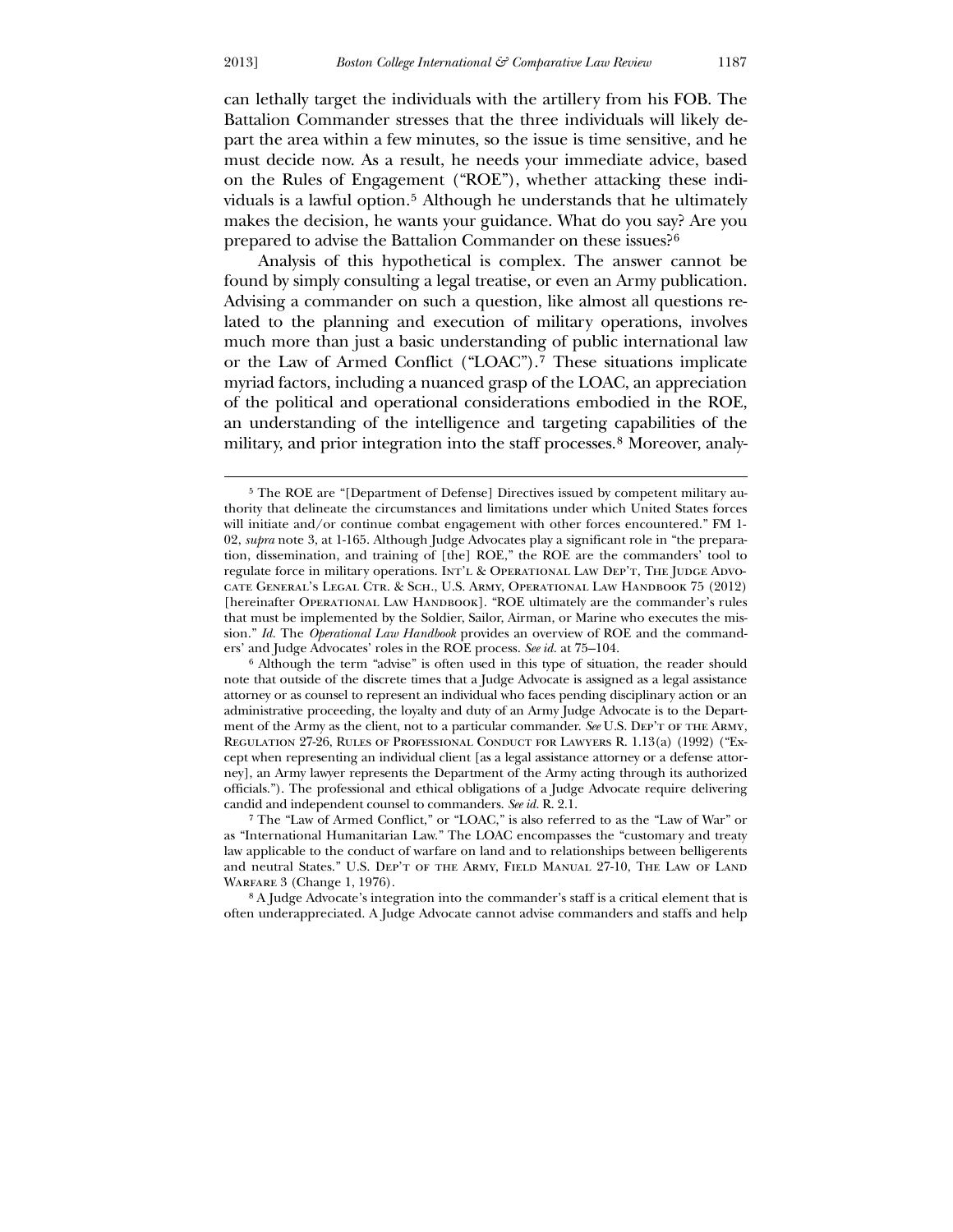sis of a situation like this is fluid, often depending upon the location, date, and time of the incident. Today, commanders and the military lawyers assigned to advise them—Judge Advocates—find themselves operating in areas of extreme legal complexity, where political and strategic implications are often at the forefront, and where black letter law is rarely sufficient to render competent advice.<sup>[9](#page-4-0)</sup> It is a complex situation, but one that Army Judge Advocates in deployed operations routinely face and competently handle.[10](#page-4-1)

 How does the Army and its Judge Advocate General's Corps ( JAG Corps) prepare its Judge Advocates to succeed as operational law attorneys in these complex legal environments?[11](#page-4-2) How does the JAG Corps

9 "Non-International Armed Conflicts" ("NIACs"), also referred to as "Internal Armed Conflicts," comprise the majority of armed conflict situations today, yet lack the more robust legal structure provided in the Geneva Conventions for State-on-State "International Armed Conflicts" ("IACs"). Jelena Pejic, *The Protective Scope of Common Article 3: More Than Meets the Eye*, 93 Int'l Rev. Red Cross 189, 189 (2011) ("Non-international armed conflicts are not only prevalent today, but are also evolving in terms of the types that have been observed in practice."). According to the Center for Systemic Peace, "[i]n late 2011, there were twentyone countries experiencing major armed conflicts within their territory." Monty G. Marshall & Benjamin R. Cole, Ctr. for Systemic Peace, Global Report 2011: Conflict, Governance, and State Fragility 5 (2011), http://www.systemicpeace.org/GlobalReport2011.pdf; *see also* Int'l & OPERATIONAL LAW DEP'T, THE JUDGE ADVOCATE GENERAL'S Legal Ctr. & Sch., U.S. Army, Law of Armed Conflict Deskbook 24–28 (2012) [hereinafter Deskbook] (comparing the legal structures of a NIAC and an IAC).

<span id="page-4-0"></span><sup>10</sup> In this hypothetical, with the limited facts provided, the Judge Advocate could reasonably advise the Commander either to attack or not to attack the target. In a real situation, further information about provisions in the ROE or tactical directives, and additional knowledge about local conditions, enemy tactics, techniques and procedures, and recent events would factor into any advice and could provide some clarity. The Judge Advocate will often discuss all of these nuances with the Commander, providing independent and candid advice to assist the Commander with making an informed decision. Regardless, when dealing with questions and issues of this sort, it is a decision that everyone involved in the process, including the Commander and Judge Advocate, take very seriously.

<span id="page-4-1"></span>11 The U.S. Department of the Army defines operational law as the following:

<span id="page-4-2"></span>Operational law encompasses the law of war but goes beyond the traditional international law concerns to incorporate all relevant aspects of military law that affect the conduct of operations. Judge Advocates provide operational law support in all military operations. The operational law Judge Advocate supports the military decisionmaking process (MDMP) by preparing legal estimates, designing the operational legal support architecture, writing legal annexes, assisting in the development and training of rules of engagement (ROE), and reviewing plans and orders. The operational law Judge Advocate

provide answers if he or she is not situationally aware of the unit's mission and challenges. An operational attorney must be in tune with the unit's operations and be an active participant during the staff's military decision-making process and not simply an "after-thefact" reviewer of plans. Legal questions and issues do not always simply present themselves—they often need to be uncovered first by an involved and informed Judge Advocate.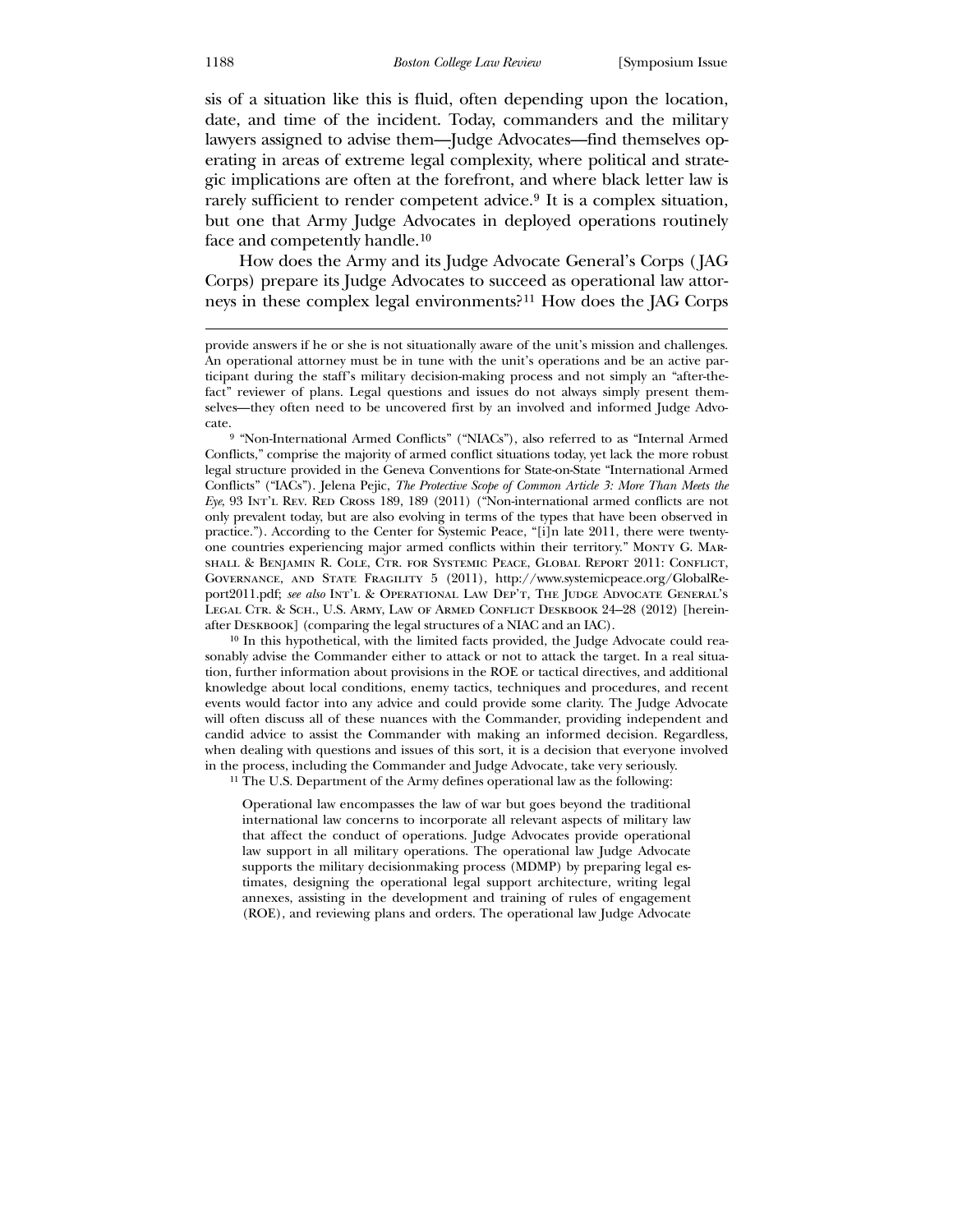develop officers who will enhance the legitimacy of military operations in environments where evolving rules and a fluid situation require them not only to understand the underlying law and policy, but also to be innovative and nuanced in their legal analysis? Although a Judge Advocate conducts much of his preparation informally, both at duty stations prior to deployment and in the field once deployed, this Article highlights how the Army JAG Corps utilizes classroom instruction, a lessons-learned process, and exercises at Combat Training Centers ("CTCs") to equip these lawyers with a foundation of skills and knowledge to ensure their success.[12](#page-5-0)

 Part I reviews the Department of Defense (DoD) requirements mandating LOAC training and discusses how Army Regulations implement this general mandate.[13](#page-5-1) Part II provides an overview of The Judge Advocate General's Legal Center and School ("TJAGLCS").[14](#page-5-2) Parts III, IV, and V examine the formal operational law training offered to Judge Advocates by the International and Operational Law Department at TJAGLCS.[15](#page-5-3) Part VI discusses the Center for Law and Military Operations' ("CLAMO") role in collecting and disseminating lessons learned.[16](#page-5-4) Part VII concludes by highlighting the training and mentoring responsibilities of the Judge Advocates assigned as Observer/ Controller Trainers at the CTCs.[17](#page-5-5)

U.S. Dep't of the Army, Field Manual 1-04, Legal Support to the Operational Army para. 5-20 (2012) [hereinafter FM 1-04].

12 Although the focus of this Article is on the formal training provided to Army Judge Advocates at the Army JAG School and at the Army's Combat Training Centers, the author acknowledges the critical importance of the training conducted at installations by the resident Office of the Staff Judge Advocate ("OSJA") and through unit-level exercises, as well as the "hands-on" training that Judge Advocates receive upon entry into an operational environment.

- 13 *See infra* notes 18–31 and accompanying text.
- 14 *See infra* notes 32–50 and accompanying text.
- 15 *See infra* notes 51–89 and accompanying text.
- 16 *See infra* notes 90–99 and accompanying text.
- <span id="page-5-5"></span><span id="page-5-4"></span><span id="page-5-3"></span><span id="page-5-2"></span><span id="page-5-1"></span><span id="page-5-0"></span>17 *See infra* notes 100–115 and accompanying text.

supports the conduct of operations by maintaining situational awareness as well as advising and assisting with lethal and nonlethal targeting, with particular emphasis on ROE implementation, and detainee operations. In stability operations, Judge Advocates perform activities to establish civil security, civil control, essential services, economic and infrastructure development, and governance. Operational law also involves the provision of the core legal services that sustain the force.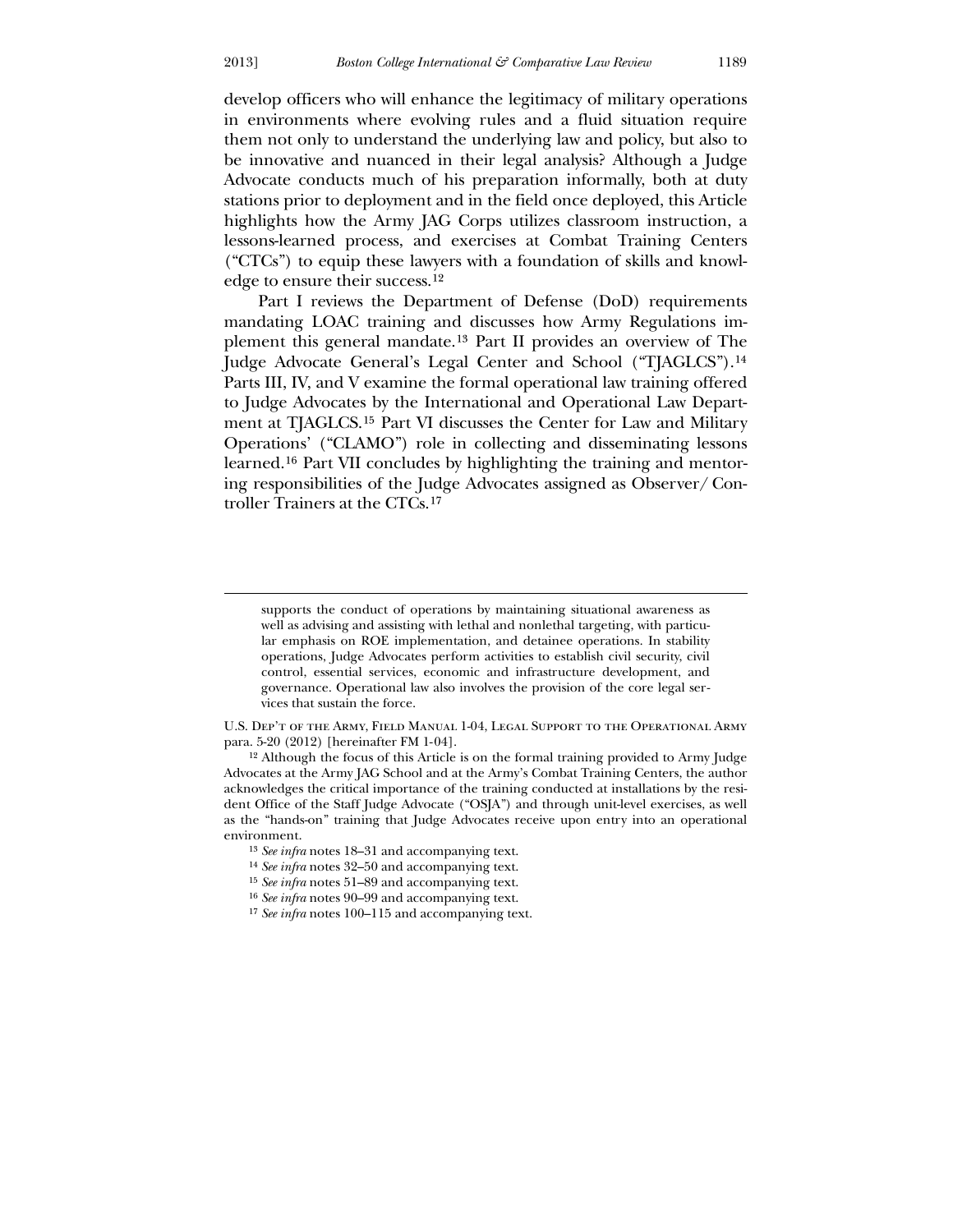### I. Department of Defense (DoD) Requirements

 Before a Judge Advocate becomes a legal adviser to a commander in situations like the one discussed above, he or she receives extensive training in the LOAC in accordance with DoD Directive 2311.01E.[18](#page-6-0) The Directive mandates that "[m]embers of the DoD Components comply with the law of war during all armed conflicts, however such conflicts are characterized, and in all other military operations."[19](#page-6-1) The Directive further requires that "[a]n effective program to prevent violations of the law of war [must be] implemented by the DoD Components."[20](#page-6-2) Each military department, including the Army, is specifically required to provide "law of war training and dissemination,"[21](#page-6-3) and to ensure that there are "qualified legal advisers at all levels of command

<span id="page-6-1"></span><span id="page-6-0"></span>20 DoD Directive 2311.01E, *supra* note 18, para. 4.3. Although the U.S. military has a long history of compliance with the LOAC, the military significantly revised its LOAC program in the aftermath of the Vietnam War. *See* W. Hays Parks, *Teaching the Law of War*, Army Law., June 1987, at 4, 5 (noting that the LOAC training that Judge Advocates offered in the Vietnam era suffered because, in the words of the deputy commander of the Military Assistance Command-Vietnam, it "tended to be abstract and academic, rather than concrete and practical").

<span id="page-6-3"></span><span id="page-6-2"></span>21 DoD Directive 2311.01E, *supra* note 18, para. 5.7.2.

<sup>18</sup> *See generally* U.S. Dep't of Def., Directive 2311.01E, DoD Law of War Program (Change 1, 2010) [hereinafter DoD Directive 2311.01E] (establishing the requirement of LOAC and operational training).

<sup>&</sup>lt;sup>19</sup> *Id.* para. 4.1; *see* CHAIRMAN, JOINT CHIEFS OF STAFF INSTRUCTION 5810.01D, IMPLEmentation of the DoD Law of War Program para. 4(a) (Apr. 30, 2010) (using the same language). Note that saying that the law of war will apply in "all armed conflicts" is not meant to imply that each and every article of the Geneva Conventions or the Additional Protocols necessarily applies in all situations. *See* Geneva Conventions of 12 August 1949, 75 U.N.T.S. 5; Protocol Additional to the Geneva Conventions of 12 August 1949, and Relating to the Protection of Victims of International Armed Conflicts (Protocol I), *adopted* June 8, 1977, 1125 U.N.T.S. 3 [hereinafter API]; Protocol Additional to the Geneva Conventions of 12 August 1949, and Relating to the Protection of Victims of Non–International Armed Conflicts (Protocol II), *adopted* June 8, 1977, 1125 U.N.T.S. 609; Protocol Additional to the Geneva Conventions of 12 August 1949, and Relating to the Adoption of an Additional Distinctive Emblem (Protocol III), *adopted* Dec. 8 2005, 2404 U.N.T.S. 261. Many argue, however, that international armed conflict standards should be applied as a matter of policy, at least initially, in any armed conflict or other military operations. *See* Major John T. Rawcliffe, *Changes to the Department of Defense Law of War Program*, Army Law., Aug. 2006, at 23, 31–32 (discussing the confusion about what part of the law of war to apply and noting that "the safest, or most riskaverse, approach will be to assume that [international armed conflict] triggers have been satisfied, to apply the law of war broadly, and to seek active involvement and consent from higher echelons of command when appropriate" (footnote omitted)); *see also* Dick Jackson et al., *The Law of War After the DTA,* Hamdan *and the MCA*, Army Law., Sept. 2007, at 19, 26 n.60 (endorsing Major Rawcliffe's risk-averse approach).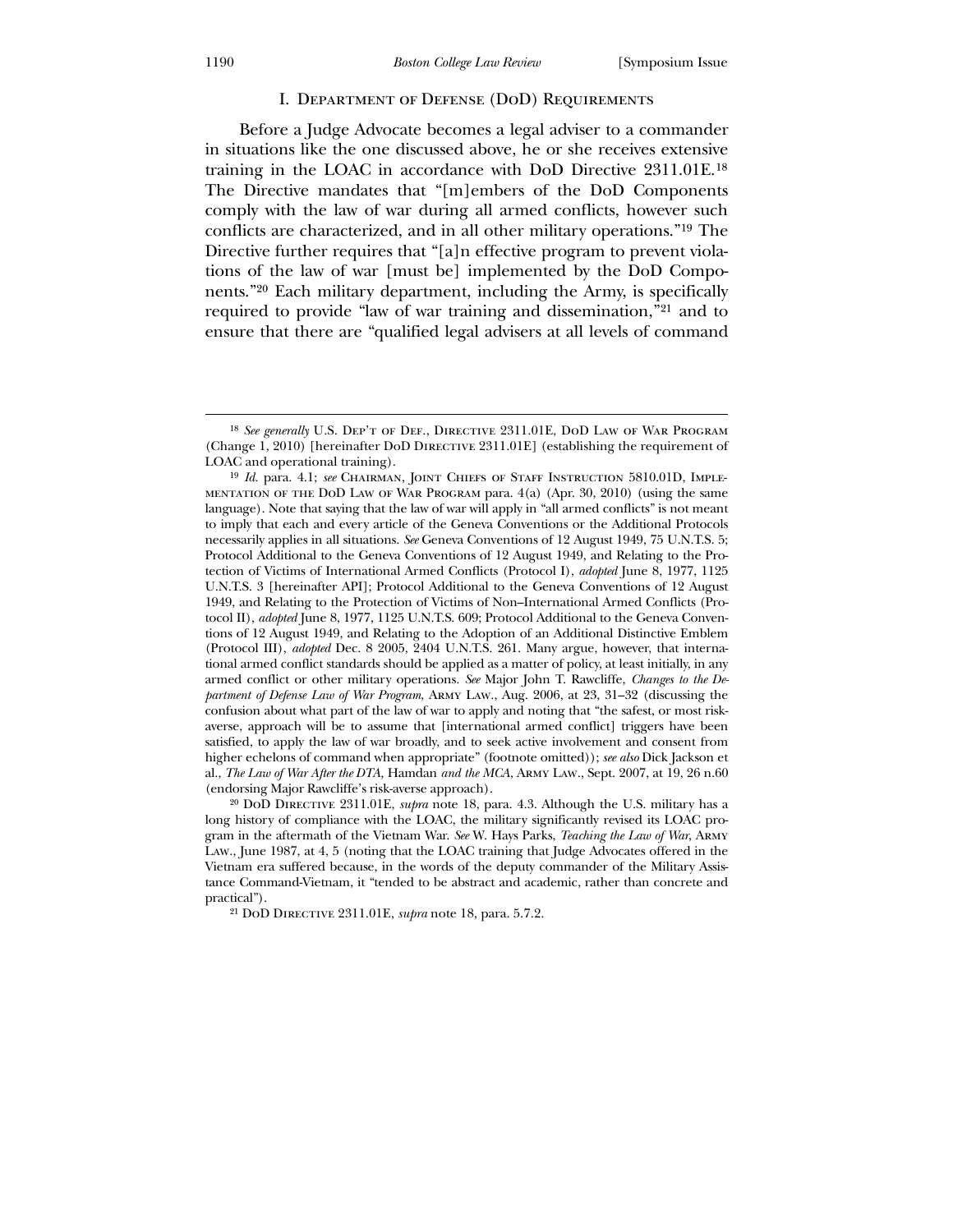available to provide advice about law of war compliance during planning and execution of exercises and operations."[22](#page-7-0)

 Army Regulation 350-1 takes this general DoD guidance requiring LOAC training and provides additional specificity. The regulation requires all Army soldiers, both officers and enlisted personnel, to receive "Level A" LOAC training during their initial military training upon entering the Army.[23](#page-7-1) This training is tailored to a soldier's future duties and responsibilities, but is general enough to provide guidance applicable across the conflict spectrum.[24](#page-7-2)

 In addition to the training received upon entering the Army, soldiers assigned to units more likely to deploy receive "Level B" LOAC training both annually and prior to a deployment, as directed by deployment orders or the appropriate authority.[25](#page-7-3) This training, which by regulation must be conducted by a Judge Advocate or a paralegal noncommissioned officer, consists of a reinforcement of the initial military training, along with detention training and mission-specific LOAC training.[26](#page-7-4) For example, a medical unit would receive more extensive

API, *supra* note 19. The United States has signed, but not ratified, Protocol I. *See id.* 23 U.S. Dep't of the Army, Regulation 350-1, Army Training and Leader Devel-

opment app. G-21 (Rapid Action Revision 2011) [hereinafter AR 350-1].

<span id="page-7-0"></span>24 *See id.* "Level A" Training consists of "The Soldier's Rules," which stress the importance of compliance with the LOAC. *Id*. The Soldier's Rules include:

(1) Soldiers fight only enemy combatants.

(2) Soldiers do not harm enemies who surrender. They disarm them and

turn them over to their superior.

(3) Soldiers do not kill or torture any personnel in their custody.

(4) Soldiers collect and care for the wounded, whether friend or foe.

(5) Soldiers do not attack medical personnel, facilities, or equipment.

(6) Soldiers destroy no more than the mission requires.

(7) Soldiers treat civilians humanely.

(8) Soldiers do not steal. Soldiers respect private property and possessions.

(9) Soldiers should do their best to prevent violations of the law of war.

(10) Soldiers report all violations of the law of war to their superior.

#### <span id="page-7-2"></span><span id="page-7-1"></span>*Id.*

 $\overline{a}$ 

25 *Id.*

<span id="page-7-4"></span><span id="page-7-3"></span><sup>26</sup> *Id.* Paralegal noncommissioned officers are "enlisted leaders and subject matter experts . . . . [who] train, mentor, and develop junior paralegal Soldiers to the required level

<sup>22</sup> *Id.* para. 5.7.3. Article 82 of Additional Protocol I to the Geneva Conventions of 1949 also mandates that legal advisors be available to advise commanders:

The High Contracting Parties at all times, and the Parties to the conflict in time of armed conflict, shall ensure that legal advisers are available, when necessary, to advise military commanders at the appropriate level on the application of the Conventions and this Protocol and on the appropriate instruction to be given to the armed forces on this subject.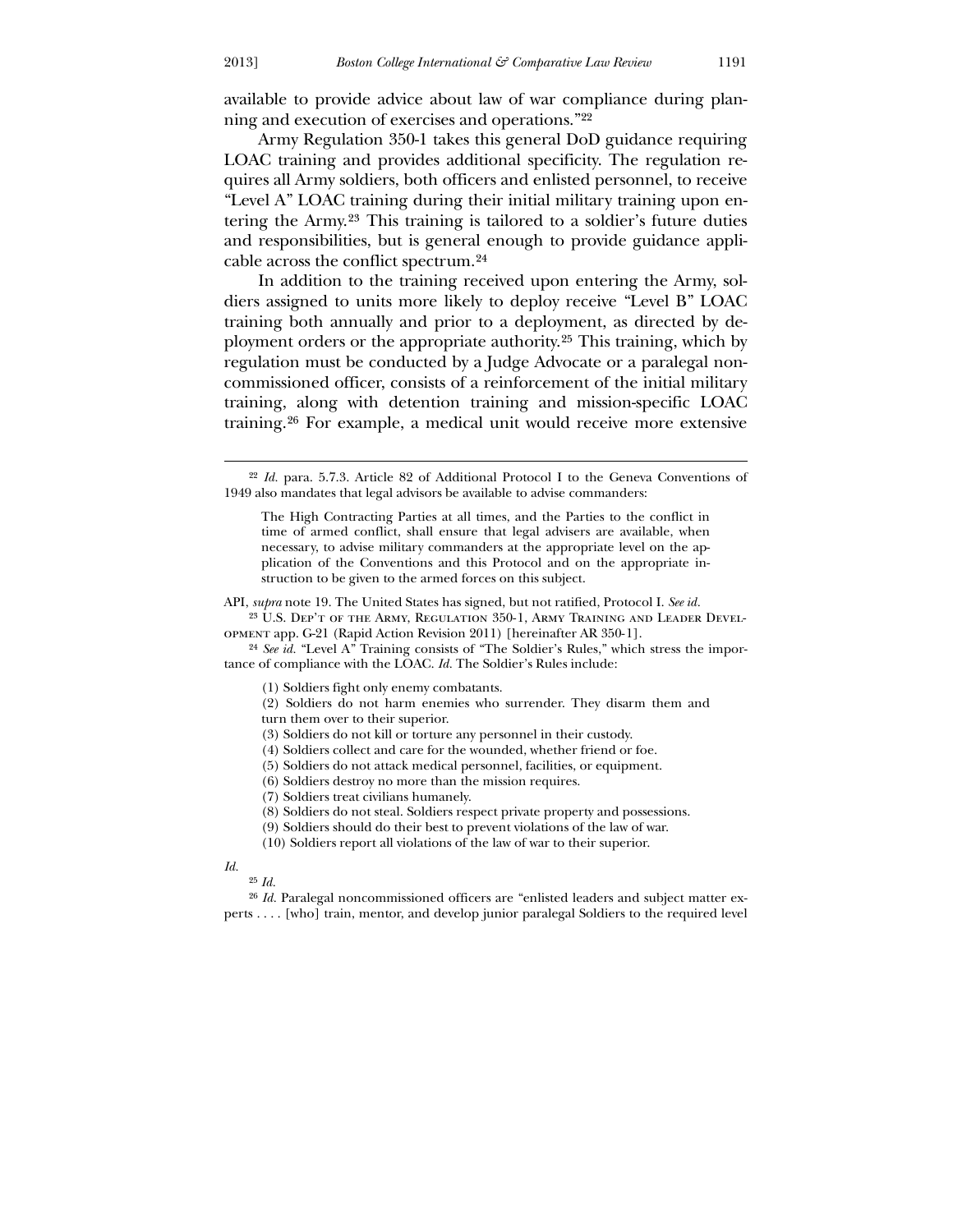training on the obligations to care for the wounded and sick, whereas training for a military police unit would focus on establishing and managing a prisoner of war facility.[27](#page-8-0) Training is provided through lectures, performance-oriented training (lane training or situational train-ing exercises<sup>[28](#page-8-1)</sup>), and small unit training on specific vignettes (hypothetical LOAC problems injected into the training scenario). This training is constantly updated, tailored toward anticipated geographic and operational needs, and reinforced during deployments.[29](#page-8-2)

 Lastly, Army Regulation 350-1 requires Army schools to "tailor law of war training to the tasks taught in those schools."[30](#page-8-3) This "Level C training . . . emphasize[s] officer, [warrant officer], and [noncommissioned officer] responsibilities" for performance of their duties in accordance with the LOAC and the United States' obligations; the training also addresses issues in planning and executing military operations, and "[m]easures for the reporting of suspected or alleged war crimes committed by or against U.S. or allied personnel."[31](#page-8-4)

## II. An Overview of the Judge Advocate General's Legal Center and School

The regimental home of the U.S. Army JAG Corps, and the leading institution dedicated to training and developing military legal officers and noncommissioned officers, is The Judge Advocate General's Legal Center and School ("TJAGLCS"), which encompasses both the JAG School and the JAG Legal Center.<sup>[32](#page-8-5)</sup> TJAGLCS is located on the grounds

of expertise necessary to effectively contribute to mission success within their respective divisions or sections." FM 1-04, *supra* note 11, para. 4-31.

29 AR 350-1, *supra* note 23, at app. G-21.

30 *Id.*

 $\overline{a}$ 

31 *Id.*

<sup>27</sup> *See* AR 350-1, *supra* note 23, at app. G-21.

<sup>28</sup> Lane training is "[a] process for training company-size and smaller units on collective tasks (and prerequisite soldier and leader individual tasks and battle drills) supporting a unit's [mission essential task list]." U.S. Dep't of the Army, Training Circular 25-10, A Leader's Guide to Lane Training para. 1-3 (1996). A situational training exercise is "[a] short, scenario-driven, mission-oriented, limited exercise designed to train one collective task, or a group of related tasks or battle drills, through practice." *Id.* An example of this type of training is the "Gauntlet" exercise in the Judge Advocate Officer Basic Course. *See infra* notes 55–68 and accompanying text.

<span id="page-8-5"></span><span id="page-8-4"></span><span id="page-8-3"></span><span id="page-8-2"></span><span id="page-8-1"></span><span id="page-8-0"></span><sup>&</sup>lt;sup>32</sup> A Brigadier General commands TJAGLCS. See THE JUDGE ADVOCATE GENERAL'S LEgal Ctr. & Sch., 2012–2013 Annual Bulletin 8–13 (2012) [hereinafter LCS Bulletin] (on file with author). A Director (in the rank of Colonel) leads the Legal Center component, and a Dean (also in the rank of Colonel) leads the School component. *See id.* Although this Article principally focuses upon the role of the School and the education of Judge Advocates, the role of the Legal Center is also significant to the operational development of Judge Ad-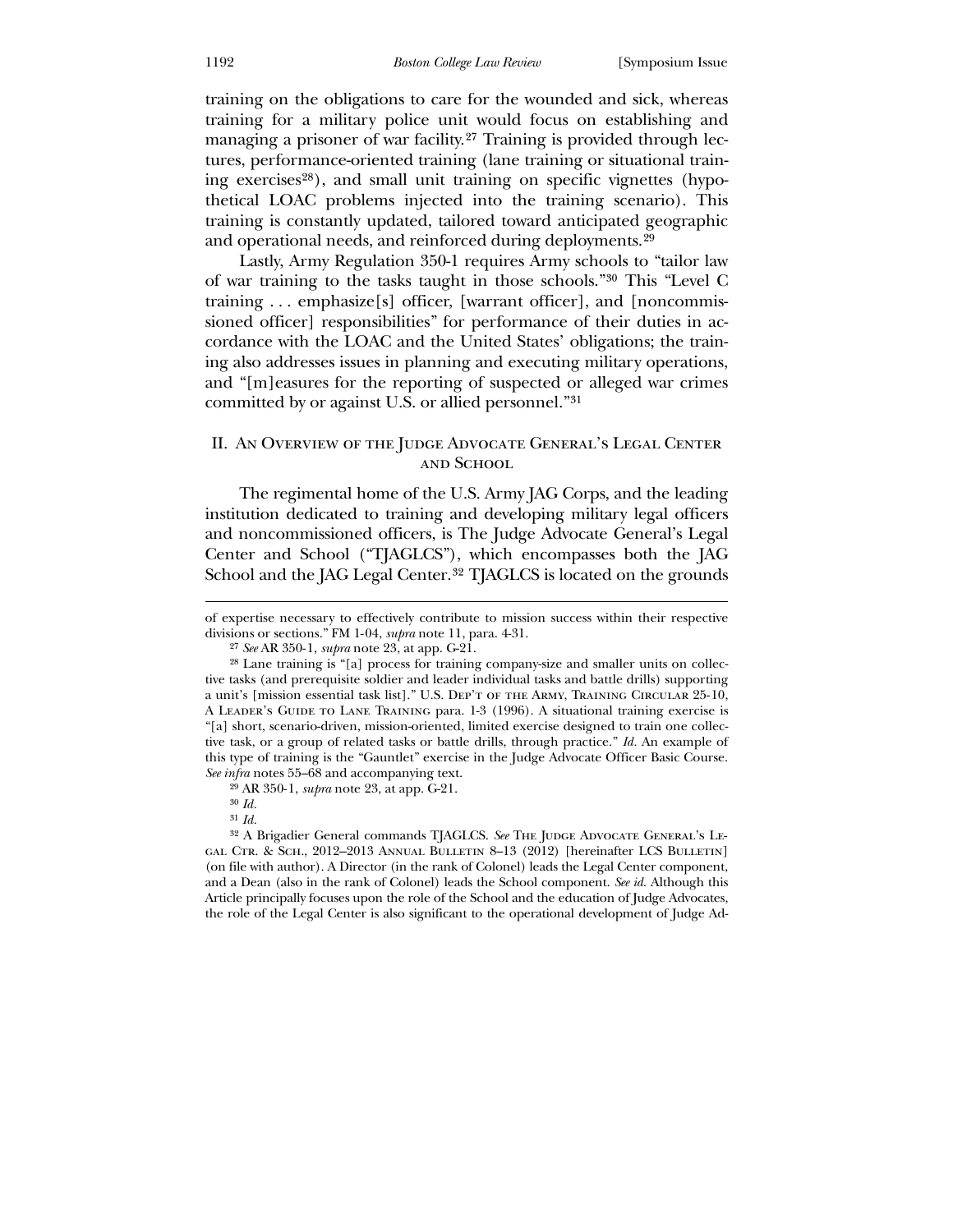<u>.</u>

of the University of Virginia in Charlottesville.[33](#page-9-0) The thirty-six profes-sors<sup>[34](#page-9-1)</sup> who teach at the JAG School educate over 5000 military and government civilian attorneys in residence each year, and over 18,000 more each year through both distributive learning programs and courses taught in locations around the world.[35](#page-9-2) The student population includes legal professionals from all military services, as well as many federal agencies, and often includes students from foreign nations.[36](#page-9-3)

 The two primary resident courses at the JAG School for training Judge Advocates are the Officer Basic Course and the Graduate Course.[37](#page-9-4) The Officer Basic Course is a twelve-and-a-half-week initial training program, offered three times per year, for attorneys who are entering the JAG Corps.[38](#page-9-5) Each Officer Basic Course consists of approximately 115 students who are U.S. Army active duty, reserve, and National Guard Judge Advocates.<sup>[39](#page-9-6)</sup> Additionally, there are often a

33 The University of Virginia and Charlottesville have served as the regimental home of the Army JAG Corps since 1951. Interview with Colonel (Retired) Fred Borch, Regimental Historian, U.S. Army Judge Advocate Gen. Corps, in Charlottesville, Va. (Aug. 5, 2012).

34 As of July 2012, the thirty-six professors at TJAGLCS consisted of twenty-eight Army officers, three Marine officers, two Navy officers, two Air Force officers, and one civilian professor. Interview with Colonel David N. Diner, Dean, The Judge Advocate General's Sch., in Charlottesville, Va. ( July 19, 2012). Additionally, TJAGLCS has twenty-one reserve component Judge Advocates who teach part time in the departments as Drilling Individual Mobilization Augmentees ("DIMAs"). *Id.* Thirty other individuals (eight officers, four noncommissioned officers, and eighteen civilians) provide support for the School. *Id.*

35 LCS Bulletin, *supra* note 32, at 14.

36 *See id.*

<span id="page-9-6"></span><span id="page-9-5"></span><span id="page-9-4"></span><span id="page-9-3"></span><span id="page-9-2"></span>39 *See id.* at 26–28.

vocates. The Legal Center is comprised of four directorates: the Combat Developments Directorate ("CDD") (the "proponent for Army legal force structure" and responsible for JAG Corps Strategic Communications and Planning), the Future Concepts Directorate ("FCD") (responsible for "developing, writing and staffing" JAG Corps doctrine), the Training Developments Directorate ("TDD") (responsible for working with the School in "analyz[ing] training needs, design[ing] training strategies," and managing the distributed learning curriculum for the JAG Corps), and the Center for Law and Military Operations ("CLAMO") (responsible for examining "legal issues arising" from military operations and devising resourcing strategies to address those issues). *See id.* at 10–11. CLAMO's role is discussed later in this Article. *See infra* notes 90–99 and accompanying text.

<sup>37</sup> *See id.* at 22–28.

<span id="page-9-1"></span><span id="page-9-0"></span><sup>38</sup> *Id.* at 26. The first two weeks of the Officer Basic Course (Phase One) are currently conducted at Fort Lee, Virginia. *Id.* During Phase One, students receive an overview of military and officer responsibilities and receive training on basic soldier skills. *Id.* The tenand-a-half-week long Phase Two takes place at TJAGLCS in Charlottesville, where students receive instruction in all substantive areas of military law, with an emphasis on those issues a new Judge Advocate is most likely to encounter in an initial JAG Corps assignment. *Id.*  Immediately following these phases, students attend the Direct Commissioned Course ("DCC") at Fort Benning, Georgia for four weeks for additional military training before reporting to their unit. *Id.*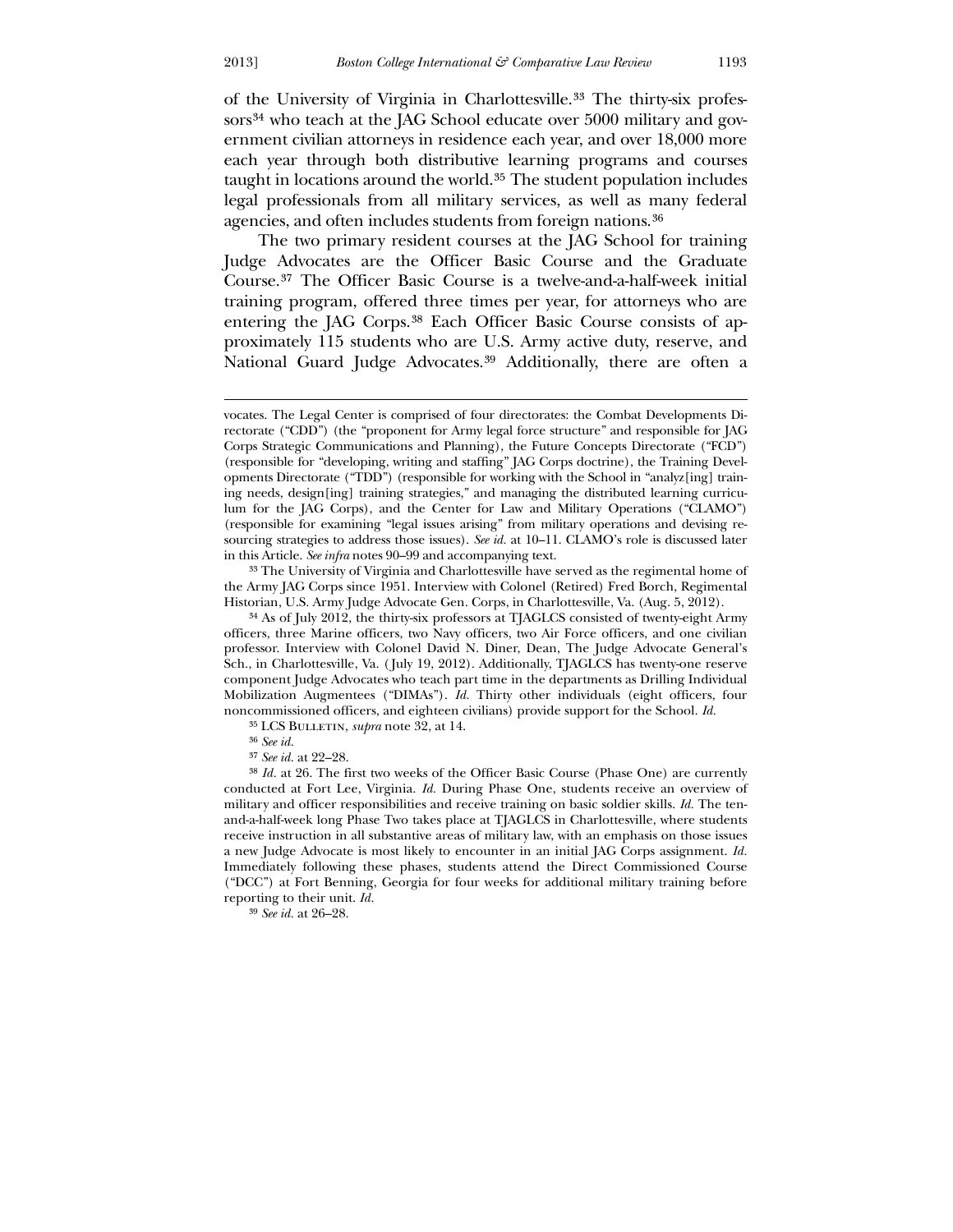number of foreign officer attorneys in each Officer Basic Course.[40](#page-10-0) Although the average student in the Officer Basic Course is a newly licensed attorney, recently graduated from law school and possessing no or minimal prior military experience, such as having participated in a Reserve Officer Training Corps ("ROTC") program as an undergraduate student, some students arrive at the course with significant prior military service.[41](#page-10-1)

 The Graduate Course, in comparison, is a ten-month program for Judge Advocates who have served in the military for approximately five to eight years.[42](#page-10-2) The nearly 125 Judge Advocates who attend each Graduate Course possess a wide range of operational and deployment experiences.[43](#page-10-3) Students who successfully complete the Graduate Course are awarded an LL.M. degree in Military Law.44

 In addition to the two primary resident courses for Judge Advocates discussed above, the JAG School hosts more than sixty specialized short courses annually, tailored to a variety of legal topics that an attorney or legal professional practicing in the government could face.[45](#page-10-4) These courses, certified to provide Continuing Legal Education ("CLE") credit for attorneys in every state, are attended predominantly by military and civil service government attorneys from posts and installations around

 $\overline{a}$ 

42 *See* LCS Bulletin, *supra* note 32, at 22.

<sup>40</sup> *See id.*

<sup>41</sup> *See* LCS Bulletin, *supra* note 32, at 26–28. Although the Officer Basic Course represents the initial military training experience for the average active-duty Judge Advocate, some Judge Advocates were members of other branches of the Army, attended other schools, and had other military experiences prior to transferring to the JAG Corps. *See id.*  Additionally, Army Reserve and National Guard component Judge Advocates often serve as Judge Advocates for a short period of time with their units, prior to attending the Officer Basic Course. *See id.*

<sup>43</sup> *See id.* The 122 students in the 2012–2013 Graduate Course are broken down as follows: eighty-five Army active duty, four U.S. Army Reserve, three Army National Guard, five U.S. Air Force, four U.S. Navy, fifteen U.S. Marine Corps, two U.S. Coast Guard, and four international officers (from Bosnia, Egypt, Korea, and Turkey). Interview with Colonel David N. Diner, *supra* note 34.

<span id="page-10-1"></span><span id="page-10-0"></span><sup>&</sup>lt;sup>44</sup> LCS BULLETIN, *supra* note 32, at 22. TJAGLCS is the federal government's only degree-granting, American Bar Association-accredited legal institution. The American Bar Association's Section on Legal Education and Admissions to the Bar has approved the award of an LL.M. in Military Law. *See* The Judge Advocate General's Sch., U.S. Army, Circular 351-6, Judge Advocate Officer Graduate Course 1 (2012) [hereinafter Circular 351-6]. In 1987, Congress permitted the school to grant the LL.M. degree. National Defense Authorization Act for the Fiscal Years 1988 and 1989, Pub. L. No. 100-180, § 504, 101 Stat. 1019, 1086 (1987) (codified at 10 U.S.C. § 4315 (2006)).

<span id="page-10-4"></span><span id="page-10-3"></span><span id="page-10-2"></span><sup>45</sup> *See* LCS Bulletin, *supra* note 32, at 29–30.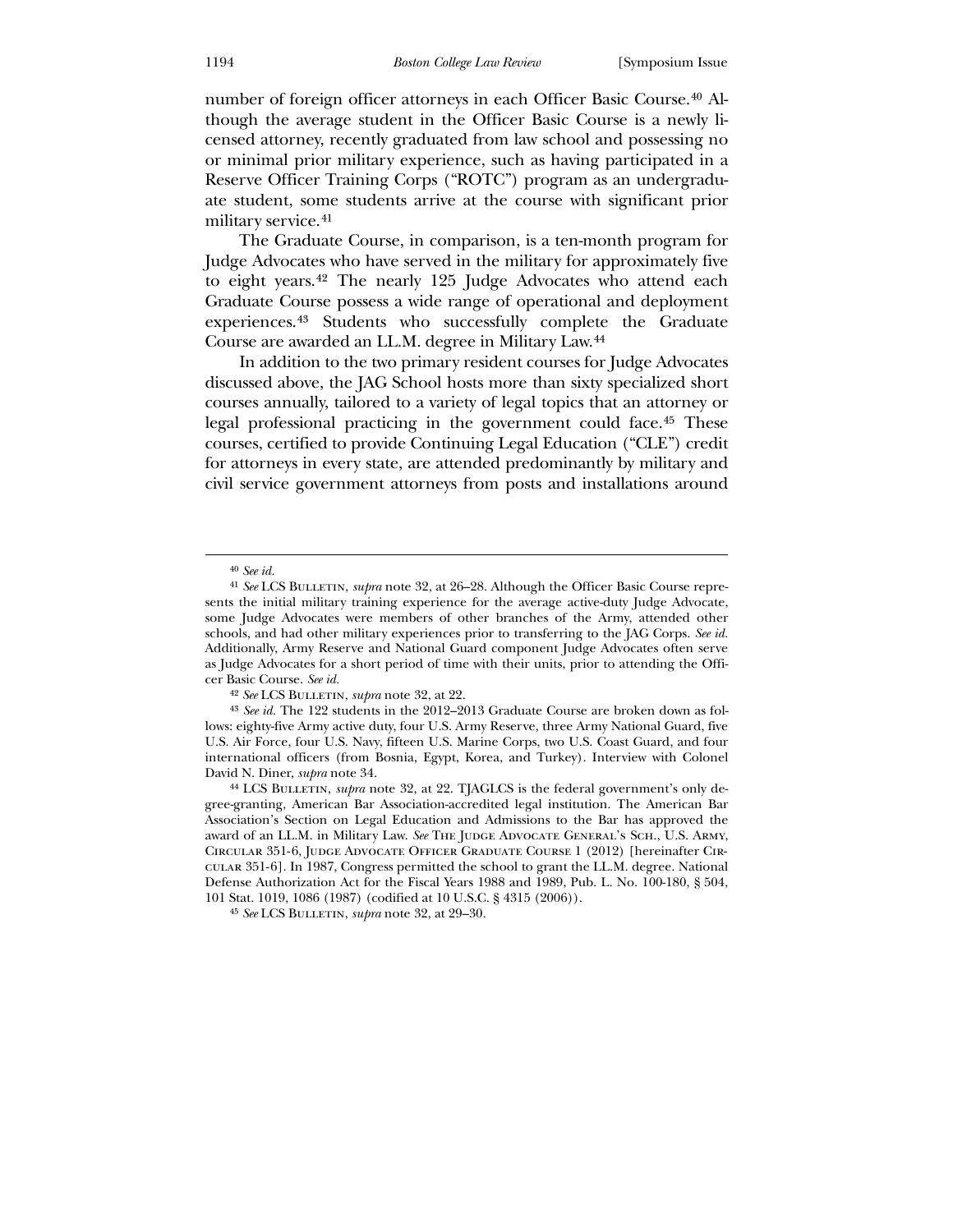the world.[46](#page-11-0) Several thousand students attend these courses annually, which range in length from a few days to a few weeks.<sup>[47](#page-11-1)</sup>

 To accomplish all these instructional requirements, the JAG School is organized into five academic departments, including the International and Operational Law Department ("ADI").[48](#page-11-2) ADI's specific mission is to provide relevant and rigorous education and training in international and operational law.[49](#page-11-3) It seeks to develop legal professionals who are adaptive and situationally aware, and who are prepared to support commanders and units in the conduct of military operations. In short, ADI trains Judge Advocates to respond competently to situations like the one introduced in the opening hypothetical.<sup>[50](#page-11-4)</sup>

## III. International and Operational Law Instruction in the Officer Basic Course

 Each student who attends the Officer Basic Course receives fifty hours of international and operational law instruction.<sup>[51](#page-11-5)</sup> The ADI fac-

<u>.</u>

<span id="page-11-4"></span><span id="page-11-3"></span><span id="page-11-2"></span><span id="page-11-1"></span><span id="page-11-0"></span>The *Law of Armed Conflict Deskbook* is, in essence, ADI's textbook, and is "a collection of teaching outlines . . . intended only to introduce students to the law and point them to primary sources of that law." Deskbook, *supra* note 9, at ii. The *Deskbook* is not intended "to espouse an 'official' position of the U.S. Army, Department of Defense, or U.S. Government." *Id.* The *Operational Law Handbook* is a "guide for Judge Advocates practicing operational law. It provides references and describes tactics and techniques for the practice of operational law." OPERATIONAL LAW HANDBOOK, *supra* note 5, at ii. The *Operational Law Handbook* is organized along topical areas, ranging from Rules of Engagement to Fiscal Law to Foreign and Deployment Claims. *See id.* at iii–iv. The *Law of Armed Conflict Documentary Supplement* is a "ready reference of collected materials relevant to the study and practice of international and operational law." INT'L & OPERATIONAL LAW DEP'T, THE JUDGE Advocate General's Legal Ctr. & Sch., U.S. Army, Law of Armed Conflict Documentary Supplement, at i (2012).

<sup>46</sup> *See id.*

<sup>47</sup> *See id.* (listing the short courses offered at the JAG School).

<sup>48</sup> *Id.* at 16–18. The four other academic departments at the JAG School are: Administrative and Civil Law ("ADA"), Contract and Fiscal Law ("ADK"), Criminal Law ("ADC"), and Legal Administrator and Paralegal Studies ("ADL"). *Id.*

<sup>49</sup> *See* Lieutenant Colonel Rich DiMeglio, Int'l & Operational Law Dep't, Brief to Brazilian Delegation: International and Operational Law Department (ADI) 3, 13 (2012) (on file with author).

<sup>50</sup> To assist with its instruction, ADI publishes three books annually: the *Law of Armed Conflict Deskbook*, the *Operational Law Handbook*, and the *Law of Armed Conflict Documentary Supplement*. *See Military Legal Resources*, Lib. Congress, http://www.loc.gov/rr/frd/ Military\_Law/LCS-International-and-Operational-Law-Dept.html (last visited Feb. 21, 2013). Prior to 2012, the *Law of Armed Conflict Deskbook* was entitled the *Law of War Deskbook*, and the *Law of Armed Conflict Documentary Supplement* was entitled the *Law of War Documentary Supplement*. *See id.* ADI provides these publications in hard copy to students attending courses, and posts them electronically on various online sites. *See, e.g.*, *id.*

<span id="page-11-5"></span><sup>51</sup> DiMeglio, *supra* note 49, at 4.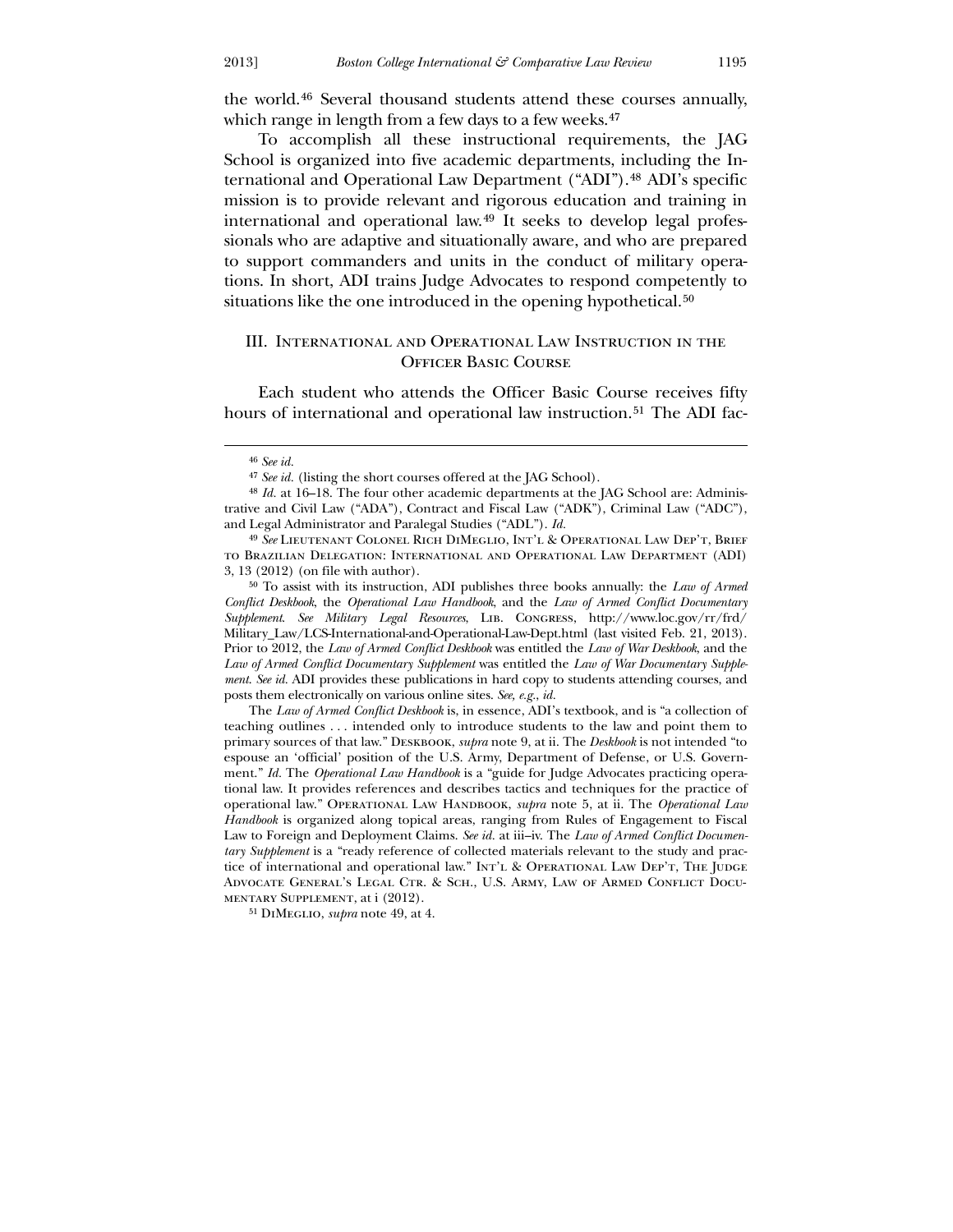ulty[52](#page-12-0) introduces fundamental legal concepts to the students in plenary sessions and then explores these concepts in greater depth through small group seminar settings, often applying them to both real world and fictional scenarios.[53](#page-12-1) ADI provides these new Judge Advocates with extensive instruction on the 1949 Geneva Conventions, law related to the conduct of hostilities, U.S. practice regarding the 1977 Additional Protocols to the Geneva Conventions, and operational topics, including the ROE, Intelligence Law, Detention Operations, and Cyber Opera-tions.<sup>[54](#page-12-2)</sup>

A one-day, interactive experience dubbed the "Gauntlet" is ADI's capstone event in the Officer Basic Course.[55](#page-12-3) It is designed to reinforce concepts learned in the classroom through experiential training.[56](#page-12-4) The ADI faculty create scenario-based vignettes for the Gauntlet using lessons learned that are collected by CLAMO from Judge Advocates' real-world deployment experiences.<sup>[57](#page-12-5)</sup> The Gauntlet's challenges cover an assortment of topics, including ROE, the Geneva Conventions, Means and Methods of Warfare, Fiscal Law, and Administrative Investigations.[58](#page-12-6) Students are thus challenged to identify numerous legal issues and advise commanders accordingly.[59](#page-12-7) To negotiate the various Gauntlet lanes, students are organized into small groups of fifteen to twenty students.<sup>[60](#page-12-8)</sup>

<sup>52</sup> As of the 2012–2013 academic year, the ADI faculty is comprised of eight full-time, active duty faculty members, three DIMAs, and one Academic Department Coordinator. *See* LCS BULLETIN, *supra* note 32, at 18, 21. All faculty members, with the exception of the Academic Department Coordinator, are Judge Advocates. *See id.* Among the eight full-time faculty members are four Army officers, two Air Force officers, one Navy officer, and one Marine officer. *See id.* All members of the ADI faculty have extensive operational and deployment experience. *See id.*

<sup>53</sup> *See* DiMeglio, *supra* note 49, at 4. The plenary sessions are taught to the entire class, whereas the seminars consist of smaller groups of fifteen to twenty students. *See id.*

<span id="page-12-0"></span><sup>54</sup> *Id.* Collectively, this training more than satisfies the Army's Level A and Level C training requirements. *See* The Judge Advocate General's Sch., U.S. Army, Circular 351-1, Basic Course 1 (2012); AR 350-1, *supra* note 23, at app. G-21; *see also supra* notes 23–31 and accompanying text (discussing the training levels). ADI constantly adjusts the exact nature and content of its classes and instruction to the Basic Course, and to all other audiences, based on developments in the law and on assessments of what current Judge Advocates need to know to provide competent international and operational law advice. The faculty's recent operational experience and CLAMO's lessons learned collection process often inform the precise mix of classes and instruction.

<sup>55</sup> DiMeglio, *supra* note 49, at 5.

<sup>56</sup> *Id.*

<sup>57</sup> *Id.*

<span id="page-12-2"></span><span id="page-12-1"></span><sup>58</sup> *Id.*

<span id="page-12-8"></span><span id="page-12-7"></span><span id="page-12-6"></span><span id="page-12-5"></span><span id="page-12-4"></span><span id="page-12-3"></span><sup>59</sup> *Id.* 60 *Id.*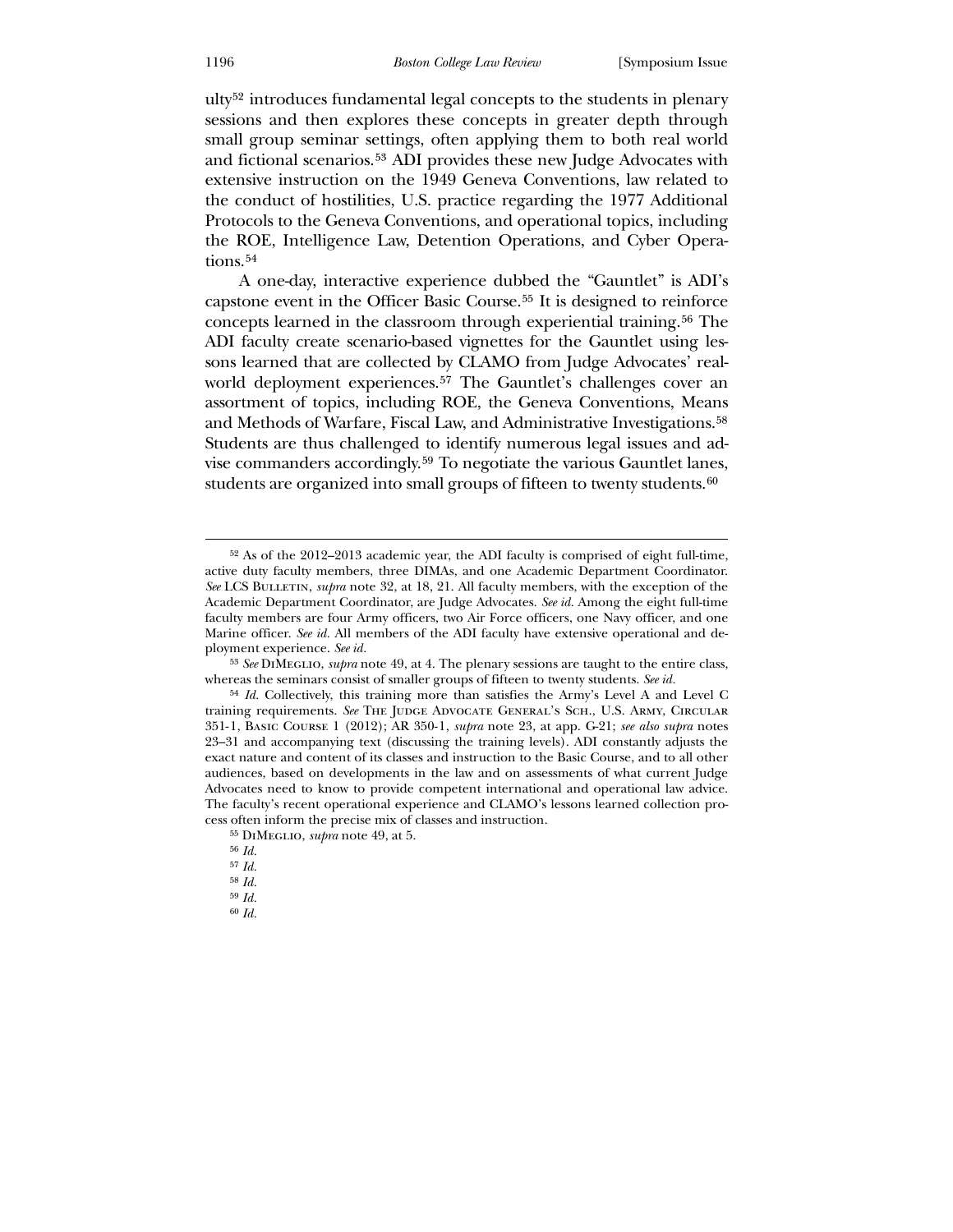The Gauntlet includes a ninety-minute outdoor training lane.[61](#page-13-0) At the beginning of this lane, an ADI faculty member gives a small group of students a briefing on a fictional scenario and the applicable ROE.[62](#page-13-1) After preparing to execute the lane and discussing their plans with a senior mentor—generally a Graduate Course Judge Advocate—the students form into a patrol, walk, and begin to negotiate the lane.[63](#page-13-2) In the lane, the students confront scenarios involving claims, negotiations, rule of law, hostile act or intent, public affairs, investigations, wounded and sick, triage, and detention and interrogation.<sup>[64](#page-13-3)</sup> Other TJAGLCS faculty and staff members role-play to replicate an operational envi-ronment and raise various legal issues that the students must address.<sup>[65](#page-13-4)</sup> Once students have navigated the lane, they participate in an informal After Action Review ("AAR") with their observer/controller—a faculty member from ADI—and with the role players and senior mentors.<sup>[66](#page-13-5)</sup>

 The Gauntlet also requires students to demonstrate their ability to formally brief a commander at a staff meeting by answering questions and providing advice on a myriad of legal issues.<sup>[67](#page-13-6)</sup> This forty-minute "Commander's Brief" requires students to think on their feet and to distill legal advice in a manner that is clear, correct, and useful to a commander.[68](#page-13-7)

 A Judge Advocate's first assignment after completing the Officer Basic Course will not normally center on providing operational legal advice to a commander.[69](#page-13-8) ADI's classroom and vignette-based training, however, provides new Judge Advocates with a general understanding of international and operational law and the nuanced issues involved in

 $\overline{a}$ 

<span id="page-13-0"></span>68 Although it is critical for a Judge Advocate to understand all aspects of a legal issue, a Judge Advocate who provides a commander with an overly complex and "legalistic" law school response to a question often does not add value to the commander. A commander looks to the Judge Advocate to distill the requisite legal information and to provide a defined recommended course of action. In this regard, a Judge Advocate, like any member on the commander's staff, is asked to apply training and knowledge in a specified area, and to provide input and recommendations succinctly to the commander and staff. Because today's operational Judge Advocate must have a firm grasp of many legal issues, the Commander's Brief requires students to address diverse topics such as the LOAC, military justice, claims, fiscal law, administrative investigations, and diplomatic considerations.

<sup>61</sup> DiMeglio, *supra* note 49, at 5.

<sup>62</sup> *Id.*

<sup>63</sup> *Id.* 64 *Id.*

<sup>65</sup> *Id.*

<sup>66</sup> *Id.*

<sup>67</sup> *See* DiMeglio, *supra* note 49, at 5.

<span id="page-13-8"></span><span id="page-13-7"></span><span id="page-13-6"></span><span id="page-13-5"></span><span id="page-13-4"></span><span id="page-13-3"></span><span id="page-13-2"></span><span id="page-13-1"></span><sup>69</sup> DiMeglio, *supra* note 49, at 5.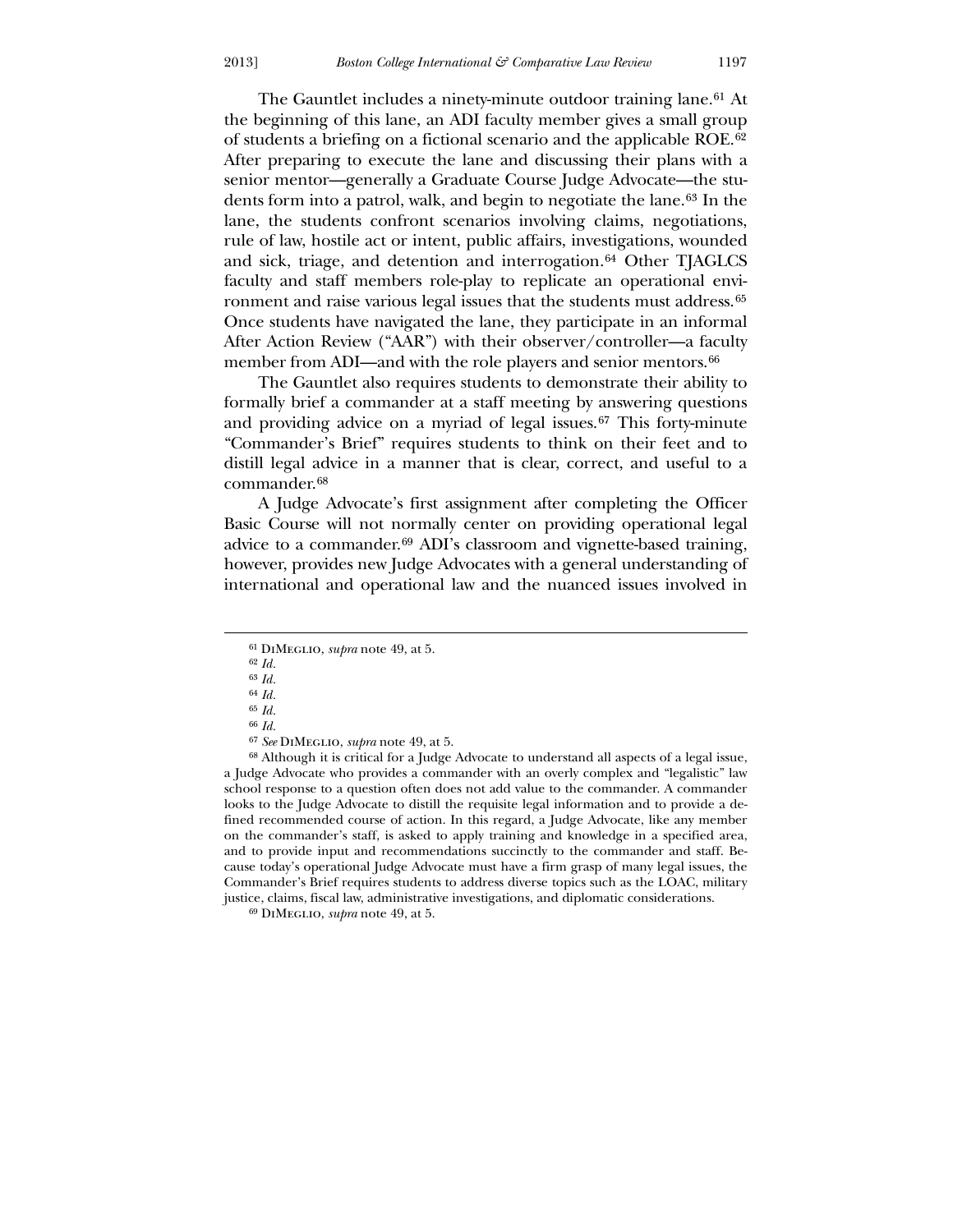contemporary military operations.[70](#page-14-0) This knowledge base is further developed through training and operational experiences at assigned posts, on deployments, and in exercises over the next five to eight years before students return to Charlottesville to attend the Graduate Course.[71](#page-14-1)

## IV. International and Operational Law Instruction in the Graduate Course

 The Graduate Course at the JAG School "challenges experienced attorneys to refine their strategic critical thinking, reasoning, and judgment skills to prepare for positions of increased responsibility at the highest levels of the military service."[72](#page-14-2) The ten-month program of instruction includes plenary, seminar, and elective courses, and offers students the opportunity to specialize in several areas, including International and Operational Law.[73](#page-14-3)

 ADI provides Graduate Course students with seventy-four hours of detailed instruction on the LOAC and operational topics.[74](#page-14-4) Similar to the Basic Course model, ADI uses both plenary and seminar formats in the Graduate Course.[75](#page-14-5) Plenary classes include a focus on the Hague

 $\overline{a}$ 

The Graduate Course is attended primarily by active-duty Judge Advocates. *See id.* Most Reserve and National Guard component Judge Advocates attend the Judge Advocate Officer Advanced Course ("JAOAC") in lieu of attending the ten-month Graduate Course. *See id.* at 38. JAOAC is a two-week resident course provided annually. *See id.* Prior to attending the resident course, students must complete courses distributed online through the Judge Advocate General's University ("JAGU") Distributed Learning Program. *See id.* ADI divides the International and Operational Law topics between the "Phase 1" online training and the "Phase 2" resident course. *See id.* The topics are similar to those offered in the resident Graduate Course. *See id.*

<span id="page-14-3"></span><span id="page-14-2"></span><span id="page-14-1"></span><span id="page-14-0"></span>Additionally, ADI provides instruction to Judge Advocates in the Reserve and National Guard components at several forums, including Legal "On-Sites." See generally DIMEGLIO, *supra* note 49 (noting that these Legal "On-Sites," which are Reserve and National Guard component legal conferences held at various locations around the country, generally run for two days).

74 *See* DiMeglio, *supra* note 49, at 4. The Graduate Course is a thirty-credit course conducted over two semesters. *See* Circular 351-6, *supra* note 44, at 2. One course credit equates to approximately sixteen hours of classroom instruction. *Id.* Students are also required to write a major scholarly paper during the course. LCS Bulletin, *supra* note 32, at 22.

<span id="page-14-5"></span><span id="page-14-4"></span>75 DiMeglio, *supra* note 49, at 4.

<sup>70</sup> *Id.*

<sup>71</sup> *Id.*

<sup>72</sup> LCS Bulletin, *supra* note 32, at 22.

<sup>73</sup> *See* DiMeglio, *supra* note 49, at 4; LCS Bulletin, *supra* note 32, at 22. Students must take ten elective credits during the Graduate Course. LCS BULLETIN, *supra* note 32, at 22; DiMeglio, *supra* note 49, at 4. A student who successfully completes at least nine of those credits in one military law discipline receives a specialization in that discipline. *See* LCS Bulletin, *supra* note 32, at 22.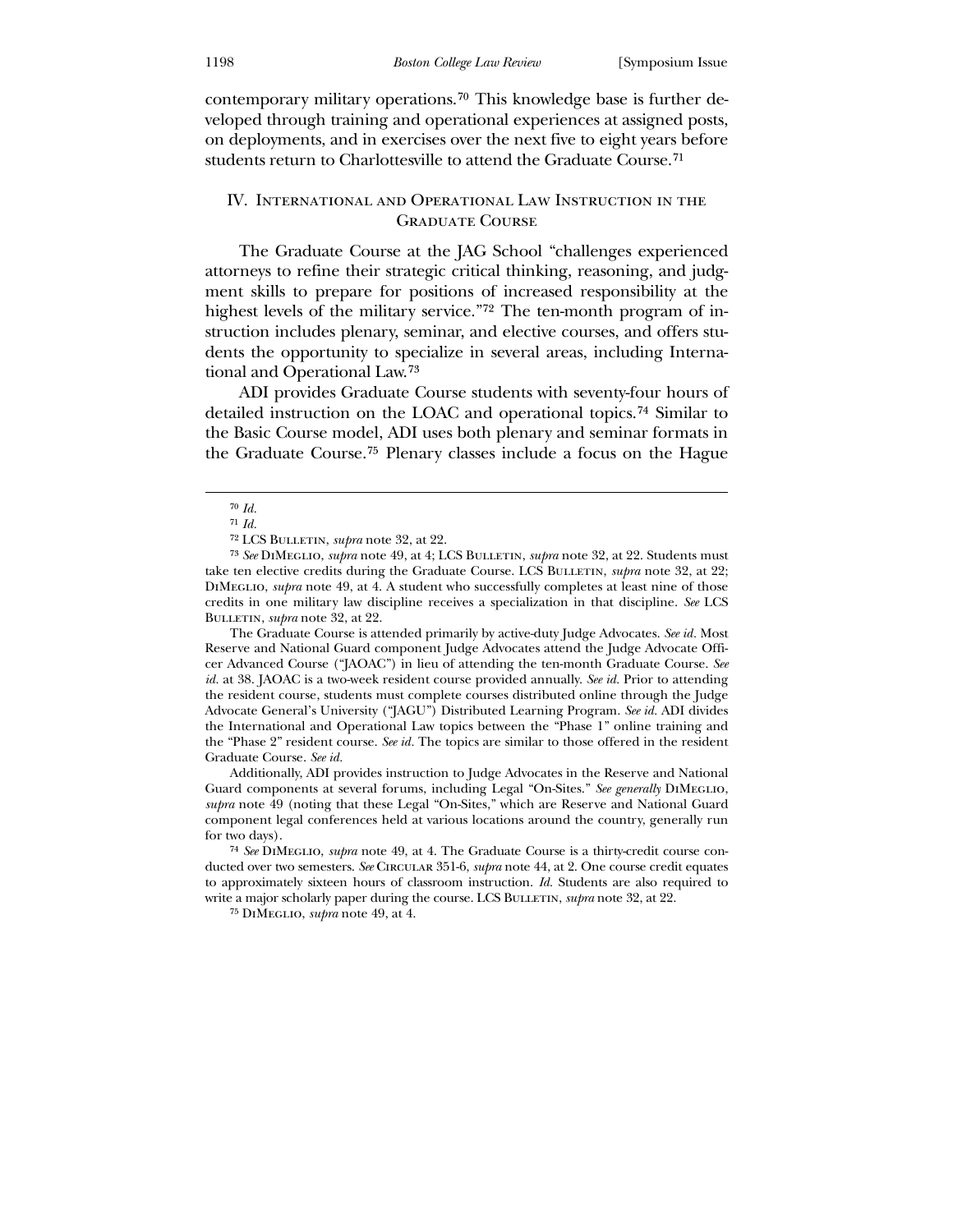Regulations and Geneva Conventions; National Security Law; ROE; Rules for the Use of Force; Means and Methods of Warfare; War Crimes; International Human Rights Law; Comparative Law; Rule of Law; Intelligence Law; Interrogation Operations; Domestic Support Operations; Cyber Operations; and Sea, Air and Space Law.[76](#page-15-0) Additionally, ADI offers thirteen electives in the Graduate Course on various international and operational law topics.[77](#page-15-1) Along with standard written examinations, ADI assesses learning through "Response Memos," which require students to analyze an operational question from a notional "commander" and provide a succinct written response in a timeconstrained setting.[78](#page-15-2)

 Although some Graduate Course students arrive with prior experience as operational legal advisers, many will begin their duties in operational billets upon completing the Graduate Course—often as a Brigade Judge Advocate for a Brigade Combat Team.[79](#page-15-3) The instruction that Graduate Course students receive at the JAG School prepares them

 $\overline{a}$ 

Under the modular force design, the brigade combat team (BCT) is the building block of land combat power. The BCT is designed to operate as an autonomous unit independent of the standard mission command relationship between a division and an organic brigade. There are three types of BCTs: infantry BCTs, Stryker BCTs, and [armored] BCTs. In addition, there are five types of support brigades: battlefield surveillance brigades, fires brigades, combat aviation brigades, maneuver enhancement brigades, and sustainment brigades.

<span id="page-15-1"></span><span id="page-15-0"></span>FM 1-04, *supra* note 11, para. 3-5. *See generally* FM 3-90.6, *supra* note 1 (describing Brigade Combat Teams).

<sup>76</sup> *See* LCS Bulletin, *supra* note 32, at 22–23.

<sup>77</sup> DiMeglio, *supra* note 49, at 4. During the 2012–2013 academic year, ADI offered the following electives: Information Operations and Cyber Operations; War Crimes; Law of Sea, Air and Space; Military Operations; Intelligence Law; Advanced Topics in the Law of Armed Conflict; Human Rights; National Security Law; Rule of Law; International Agreements; and Current Topics in the Law of Armed Conflict. *See id.* The Regimental Historian also offers an elective in the History of Warfare. *See id.*

<sup>78</sup> *See id.* at 12.

<sup>79</sup> *See* FM 1-04, *supra* note 11, para. 3-5; LCS Bulletin, *supra* note 32, at 22.

<span id="page-15-3"></span><span id="page-15-2"></span>The Brigade Legal Section in a Brigade Combat Team is doctrinally comprised of two Judge Advocates—a Brigade Judge Advocate, usually a post-Graduate Course Major, and a Trial Counsel, usually a pre-Graduate Course Captain—one senior paralegal noncommissioned officer, and one paralegal soldier assigned to each subordinate battalion (usually six total paralegal soldiers). *See* FM 1-04, *supra* note 11, para. 4-7. "The brigade judge advocate is the primary legal advisor to the brigade commander." *Id.* para 4-9. As such, the Brigade Judge Advocate is responsible for "the delivery of legal services to the brigade across the core legal disciplines," including operational law. *Id.* para. 4-12. Upon deployment, due to operational and mission requirements, many Brigade Legal Sections receive an additional Judge Advocate Captain as augmentation. *Id.* para. 4-8.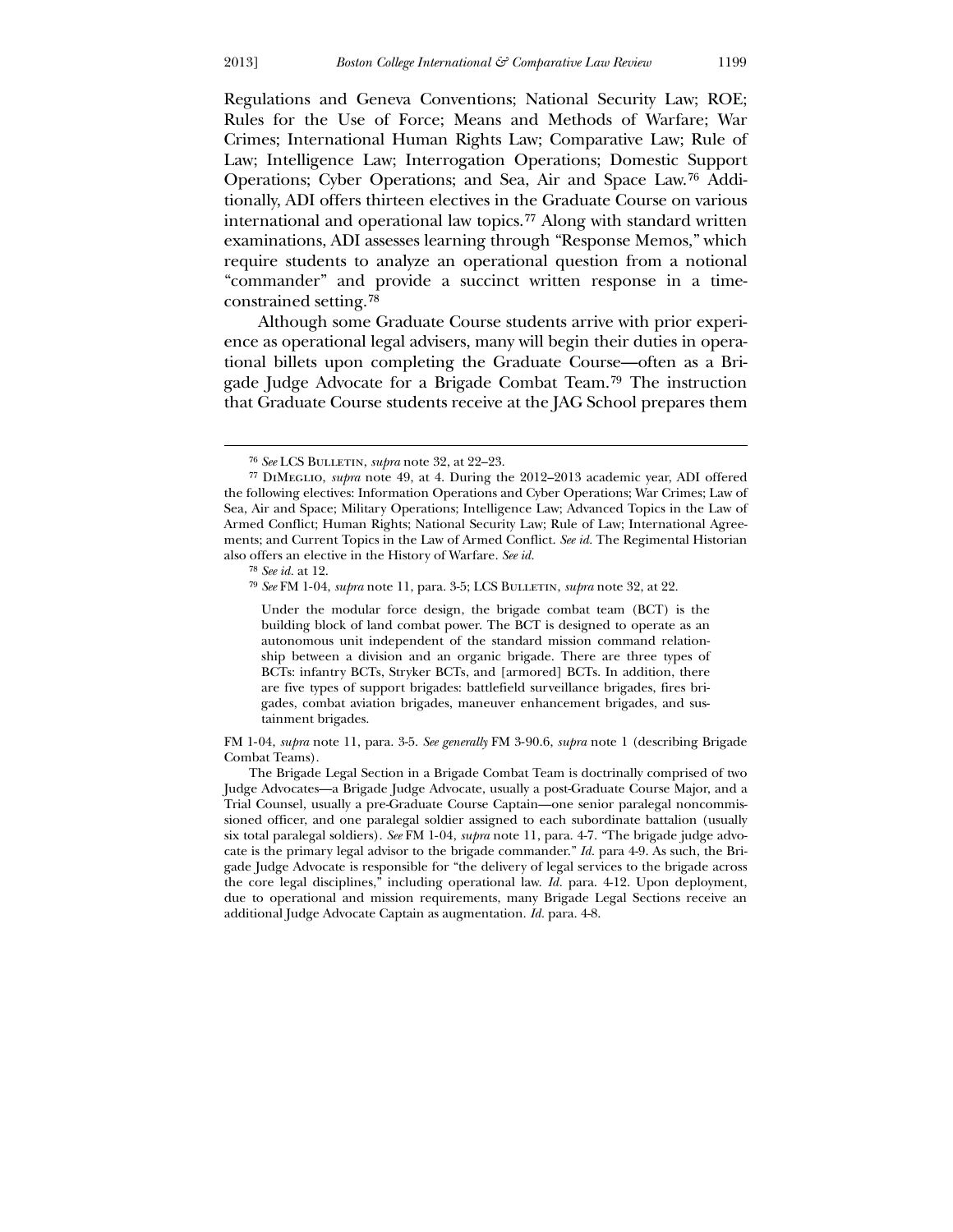for these future challenges, like the one introduced in the opening hypothetical.

## V. International and Operational Law Instruction Through **SHORT COURSES**

The JAG Corps recognizes that a Judge Advocate's need for training and development cannot necessarily wait until he or she is able to attend a resident course. Accordingly, in addition to the Officer Basic Course and the Graduate Course, the JAG School offers more than sixty specialized short courses annually.[80](#page-16-0) ADI's short course offerings, generally attended by Judge Advocates either currently occupying or about to enter into an operational law billet, include a two-week Opera-tional Law of Armed Conflict Course, [81](#page-16-1) and one-week courses in Intelligence Law,[82](#page-16-2) Domestic Operational Law,[83](#page-16-3) and Rule of Law.[84](#page-16-4) Each of

<span id="page-16-4"></span><span id="page-16-1"></span><span id="page-16-0"></span>82 The Intelligence Law Course, which the U.S. Army Intelligence and Security Command ("INSCOM") co-sponsors, originated in 2004. The course introduces practitioners to the field of intelligence law by offering an overview of the existing laws, regulations, and policies, as well as an overview of the functions and roles of the intelligence community. *See id.* Lecture topics change often to reflect changes in the law or policy, but generally include: Sources of Intelligence Law and Policy, Executive Order 12,333 (U.S. Intelligence Activities), Special Collection Procedures, Human Intelligence and Military Source Operations, Foreign Disclosure Procedures, Security Compromises, Counterintelligence Procedures, Signals Intelligence, and Cyber Law. *See id.*

<span id="page-16-3"></span><span id="page-16-2"></span>83 The Domestic Operational Law Course began in 2001 and is co-administered with CLAMO. *See id.* It provides attendees with an understanding of the role of the DoD in

<sup>80</sup> *See* LCS Bulletin, *supra* note 32, at 29–30.

<sup>81</sup> The Operational Law of Armed Conflict Course "is offered twice a year and focuses on the role of law and lawyers in joint and multinational military operations." *International and Operational Law Managed Courses*, The Judge Advocate General's Legal Ctr. & Sch., https://www.jagcnet.army.mil/8525736A005BC8F9/0/84843E08984787C1852573550065384 5?opendocument&noly=1 (last visited Feb. 21, 2013). The current format is the result of a merger in 2007 of two separate courses: the Law of War Course (initiated in 1972) and the Operational Law Course (initiated in 1990). Lectures and seminar topics change often to reflect the contemporary operational needs of the students, but generally include: Introduction to Public International Law; History of the LOAC; Framework of the LOAC; Legal Basis for the Use of Force; Prisoners of War; LOAC Protections for Civilians; Wounded and Sick in the Field; Means and Methods of Warfare; Rules of Engagement and Rules for the Use of Force; Targeting and the Air Operations Center; Collateral Damage Estimation; War Crimes and Command Responsibility; Defense Support of Civil Authorities; Interrogation Operations and Intelligence Law; Identity Intelligence Analysis; International Human Rights; International Committee of the Red Cross ("ICRC") Overview; Introduction to Fiscal Law; Operational Funding; Deployment Claims; Rule of Law; International Agreements; Information and Cyber Operations; Administrative Investigations; Comparative Law; and Sea, Air, and Space Law. *See id.* Additionally, students receive real-time briefings from Judge Advocates currently deployed in operations around the world and threat briefings by intelligence analysts from the National Ground Intelligence Center ("NGIC"), which is also located in Charlottesville, Virginia.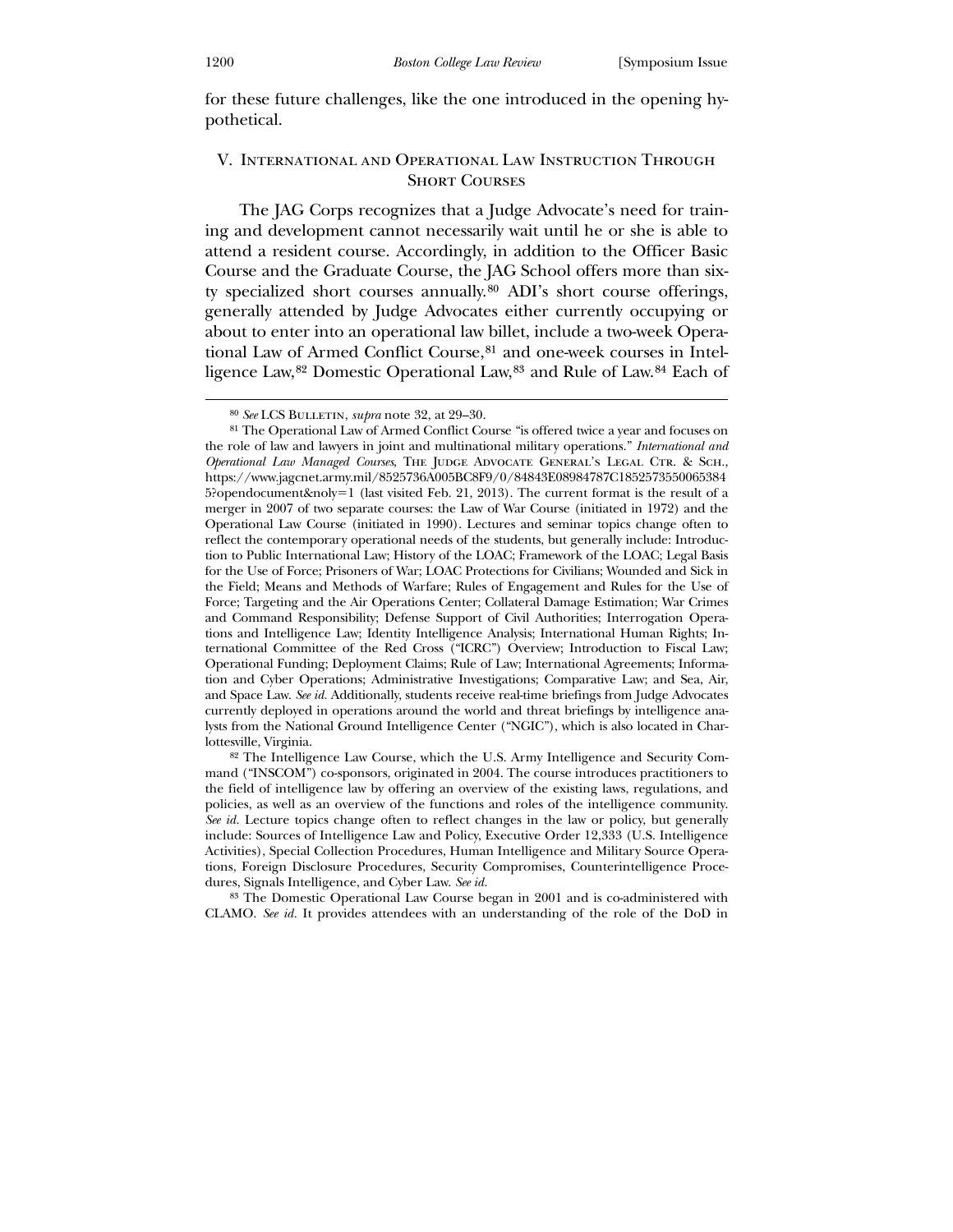-

these courses mixes a study of substantive law with a nuanced appreciation for current policy and practical considerations.[85](#page-17-0) Students receive instruction from ADI faculty and guest lecturers with specialized backgrounds, as well as from personnel who are currently deployed or who have recently returned from deployment.

 In addition to the training presented directly to Judge Advocates, ADI also provides short-course instruction to many individuals and organizations that interact with Judge Advocates. Senior Army officers preparing to assume either battalion or brigade command receive in-struction in Senior Officer Legal Orientation courses,<sup>[86](#page-17-1)</sup> and General Officers attend individualized General Officer Legal Orientations.[87](#page-17-2)

84 The Rule of Law Course, initiated in 2008, addresses the role that Judge Advocates and other governmental attorneys play in the conduct of Rule of Law operations. *See id.* Lecture topics change often to reflect changes in law and policy, but generally include: Post-Conflict Governance, Criminal Prosecutions, Comparative Law and Analysis of Legal Traditions in countries with current military operations, the Role of Civil Affairs, Combatant Command Approaches to Rule of Law, Department of State Overview, U.S. Agency for International Development Overview, Department of Justice Overview, ICRC Overview, U.S. Institute of Peace Overview, and intelligence briefings on future potential conflict zones. *See id.* Beginning in the fall of 2013, a two-day course offered twice a year, entitled "Emergent Topics in International and Operational Law," will replace the Rule of Law course. The focus of each Emergent Topics course will vary depending upon the current operational requirements of the JAG Corps.

85 *See supra* notes 81–84 and accompanying text (summarizing the curriculum for each course).

86 The JAG School conducts five Senior Officer Legal Orientations ("SOLOs") annually. *See* LCS Bulletin, *supra* note 32, at 29. The four-and-a-half-day course "acquaints senior Army officers [officers in the rank of Colonel or Lieutenant Colonel] with the legal responsibilities and issues commonly faced by installation, brigade combat team, and battalion commanders, and by those commanders assuming special court-martial convening authority." *Senior Officers Legal Orientation Course*, THE JUDGE ADVOCATE GENERAL'S LEGAL CTR. & SCH., https://www.jagcnet.army.mil/8525736A005BC8F9/0/05F92EA4F7C447218525735500

5D0405?opendocument&noly=1 (last visited Feb. 21, 2013). International and Operational Law topics include: Law of Armed Conflict, Rules of Engagement and Rules for the Use of Force, Intelligence Law, Interrogation Law, Domestic Support Operations, and Cyber Operations. *Id.* In 2013, the JAG School initiated a similar program for senior enlisted Command Sergeants Major.

<span id="page-17-2"></span><span id="page-17-1"></span><span id="page-17-0"></span>87 The General Officer Legal Orientation ("GOLO") course is a one-day individualized course of instruction specially tailored to the needs of a senior officer, typically in the rank

homeland security. *Id.* The course "focuses on the military's support to civilian operations, such as domestic emergencies, civil disturbances, disaster relief, and law enforcement." *Id.*  Lecture topics change often to reflect changes in law and policy, but generally include: Federal Emergency Management (FEMA) Overview, National Guard Overview, Posse Comitatus Act and DoD Response Authority, U.S. Northern Command and North American Aerospace Defense Command (NORAD) Overview, Federal Aviation Administration Overview, Standing Rules for the Use of Force, Counterdrug Mission and DoD Support to Law Enforcement, Defense Logistics Agency Overview, and Fiscal Issues in Domestic Operations. *See id.*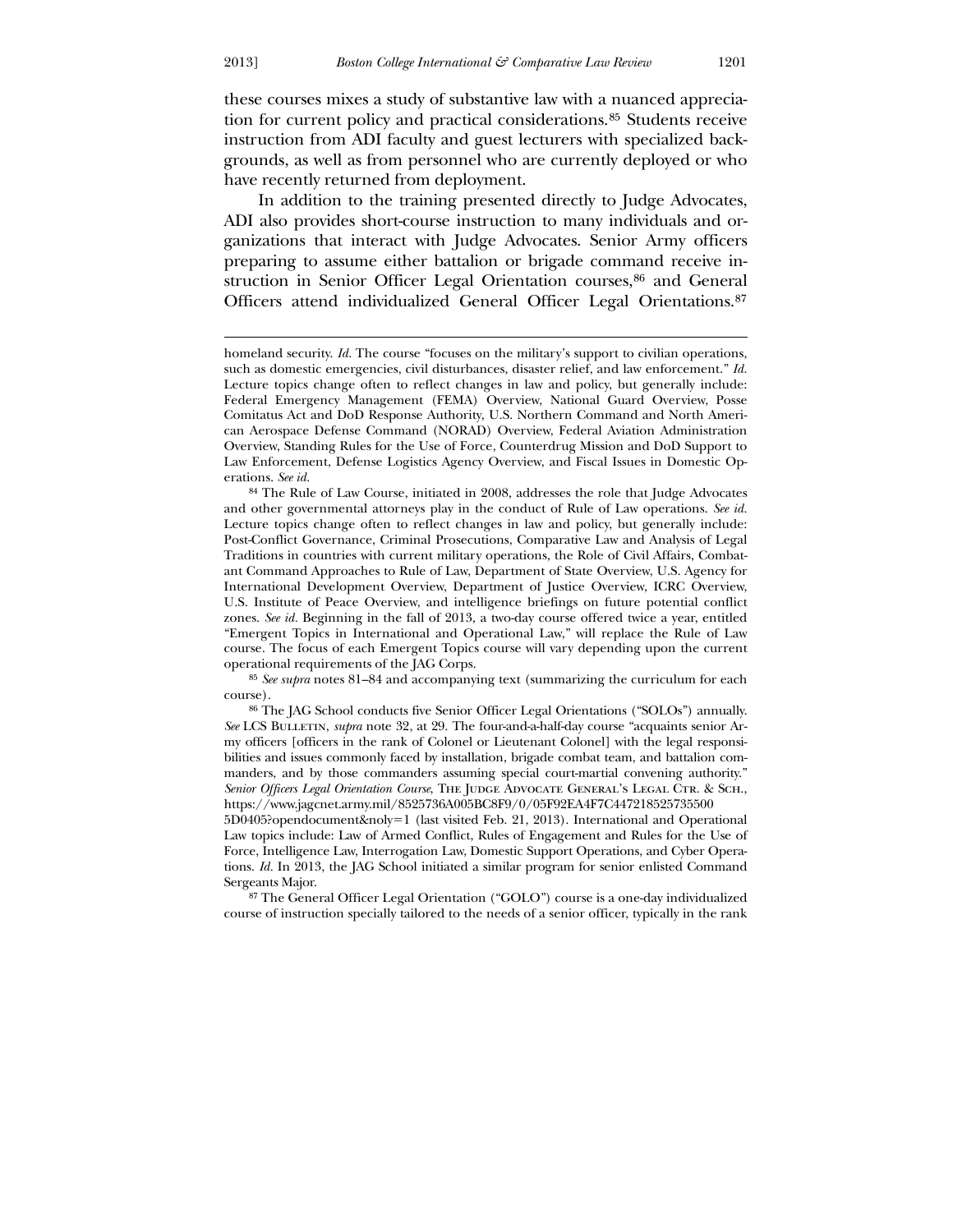ADI also provides an overview of current international and operational law issues to Congressional staffers as a part of the Congressional Staff Legal Orientation, offered annually by TJAGLCS.<sup>[88](#page-18-0)</sup> Finally, ADI routinely provides instruction at schools and agencies at various off-site locations.89

#### VI. The Center for Law and Military Operations

 In 1988, the Secretary of the Army directed the Army Judge Advocate General to establish a Center for Law and Military Operations, or CLAMO.[90](#page-18-1) The stated purpose for establishing CLAMO was to provide an organization dedicated to an "ongoing examination of legal issues associated with the preparation for, deployment to, and conduct of military operations."[91](#page-18-2) CLAMO initially fell under the International Law Division at the JAG School, but it became an independent organization under the International and Operational Law Department of the Office of the Judge Advocate General in July 1995.[92](#page-18-3) Today, CLAMO is a directorate of the Legal Center and is a joint, interagency, multinational entity comprised of seven attorneys from the U.S. Army, Marine

88 DiMeglio, *supra* note 49, at 12.

<sup>90</sup> See Memorandum from the Sec'y of the Army to the Judge Advocate Gen. (Dec. 21, 198 8), *in* Army Law., Apr. 1989, at 3.

of Brigadier General or Major General. General Officer Legal Orientation Course, THE JUDGE Advocate General's Legal Ctr. & Sch., https://www.jagcnet.army.mil/8525736A005B C8F9/0/6F822179EA30228385257355005F4271?opendocument&noly=1 (last visited Feb. 21, 2013). International and Operational Law topics include: International Agreements, Rules of Engagement, Domestic Support Operations, Cyber Operations, and International Hum an Rights Law. *See id.*

and agency training for attorneys and analysts at the Central Intelligence Agency (CIA), the Federal Bureau of Investigation (FBI), and the Office of the Director of National Intel-89 *See id.* For example, during the 2011–2012 academic year, ADI taught the following external audiences: international students at the International Institute of Humanitarian Law in San Remo, Italy; law students and faculty at courses co-sponsored with law schools and the ICRC in Santa Clara, California, Edmonton, Ontario, and Charlottesville, Virginia; ligence ("ODNI").

<sup>91</sup> *Id.*

<span id="page-18-3"></span><span id="page-18-2"></span><span id="page-18-1"></span><span id="page-18-0"></span>redesignated "The Judge Advocate General's Legal Center and School" on October 1, 200 4. *See* Headquarters, U.S. Dep't of the Army, General Orders No. 10 (Sept. 22, 2004) 92 *See* Major Mark S. Martins, *Responding to the Challenge of an Enhanced OPLAW Mission: CLAMO Moves Forward with a Full-Time Staff*, Army Law., Aug. 1995, at 3, 3. Major Martins notes that the "International Law Division" at The JAG School had been renamed the "International and Operational Law Department" by 1995. *Id.* at 3 & n.5. The JAG School was (on file with author).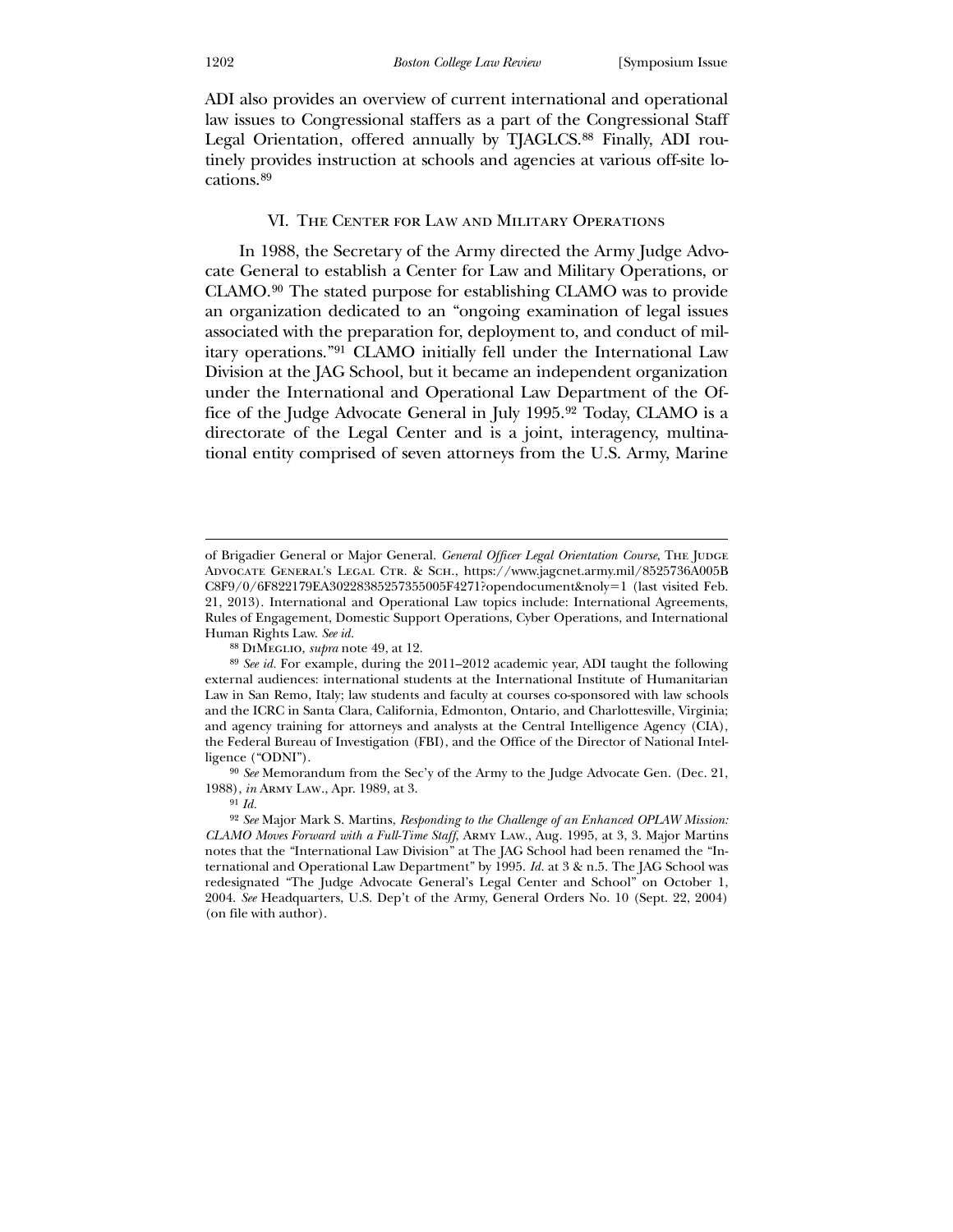Corps, Navy, and Coast Guard, as well as the Army Legal Services branch of the British Army.[93](#page-19-0)

 [CLAMO "collects and synthesizes data relating to legal issues aris](#page-19-0)[ing in military operations, manages a central repository of information](#page-19-0)  [relating to such issues, and disseminates resources addressing these is](#page-19-0)[sues."](#page-19-0)94 [The Center employs a three-step functional process. First,](#page-19-1)  [CLAMO collects information by conducting interviews with attorneys](#page-19-1)  [and paralegals returning from deployments and manages a repository](#page-19-1)  [of questions and responses from deployed legal professionals.](#page-19-1)95 [Sec](#page-19-2)[ond, CLAMO synthesizes the information collected into searchable re](#page-19-2)[positories and publications,](#page-19-2)96 [which may be referenced by Judge Advo](#page-19-3)[cates and others.](#page-19-3)97 [Third, CLAMO disseminates this information,](#page-19-4)  [ensuring lessons learned are integrated into JAG Corps doctrine and](#page-19-4)  [are incorporated](#page-19-4) into instruction and training provided at TJAGLCS98 and the JAG Corps' Pre-Deployment Training ("JPT") program conducted at the Pentagon.99

<u>.</u>

<sup>&</sup>lt;sup>93</sup> LCS BULLETIN, *supra* note 32, at 10; Interview with Major Jesse Greene, Deputy Dir., Ctr. for Law & Military Operations, in Charlottesville, Va. (Aug. 30, 2012). Historically, attorneys from several foreign countries have served in CLAMO, including the United Kingdom, Canada, Germany, and Australia. Interview with Major Jesse Greene, *supra*.

<sup>94</sup> FM 1-04, *supra* note 11, para. 4-49.

<sup>95</sup> *See id.* para. 4-50. All Judge Advocate personnel must "complete an after action review (AAR) . . . with CLAMO upon redeployment. This AAR may either be conducted with a member of CLAMO in person, electronically, or by telephone." *Id.*

<sup>96</sup> CLAMO's publications are numerous, and include: *Domestic Operations Handbook*, *Rule of Law Handbook*, *Forged in Fire: Legal Lessons Learned During Military Operations, 1994– 2008*, and specific *Lessons Learned* books for operations conducted in the Balkans, Haiti, Iraq, Afghanistan, and during the recovery from Hurricane Mitch. *See* CLAMO, https:// www.jagcnet.army.mil/CLAMO (last visited Feb. 21, 2013).

<sup>97</sup> Interview with Major Jesse Greene, *supra* note 93. Every AAR that CLAMO conducts captures operational law issues. *Id.* CLAMO also dissects every AAR and places the legal issues addressed into topical knowledge capture folders. *Id.* Judge Advocates who wish to research a specific issue in preparation for deployment or training at a Combat Training Center ("CTC") can thus review, by date and unit, every issue captured from recently deployed Judge Advocates. *Id.*

<span id="page-19-1"></span><span id="page-19-0"></span><sup>98</sup> For example, if CLAMO identifies a consistent deficiency in a legal discipline that deployed legal professionals have reported, CLAMO will notify the pertinent academic department at the JAG School, and this department will modify its program of instruction to provide the necessary coverage of the topic.

<span id="page-19-4"></span><span id="page-19-3"></span><span id="page-19-2"></span><sup>99</sup> JPT, which prior to July 2012 was called the Brigade Judge Advocate Mission Primer ("BJAMP"), is a weeklong course offered three times per year at the Pentagon. *See The Judge Advocate General's Corps' Pre-Deployment Training (JPT)*, 38 TJAG SENDS, no. 7, July 2012. The course, created in 2009, is designed to complement instruction that the JAG School provides and prepare deploying legal personnel for the legal challenges they may encounter in a specific deployment location. *See id.*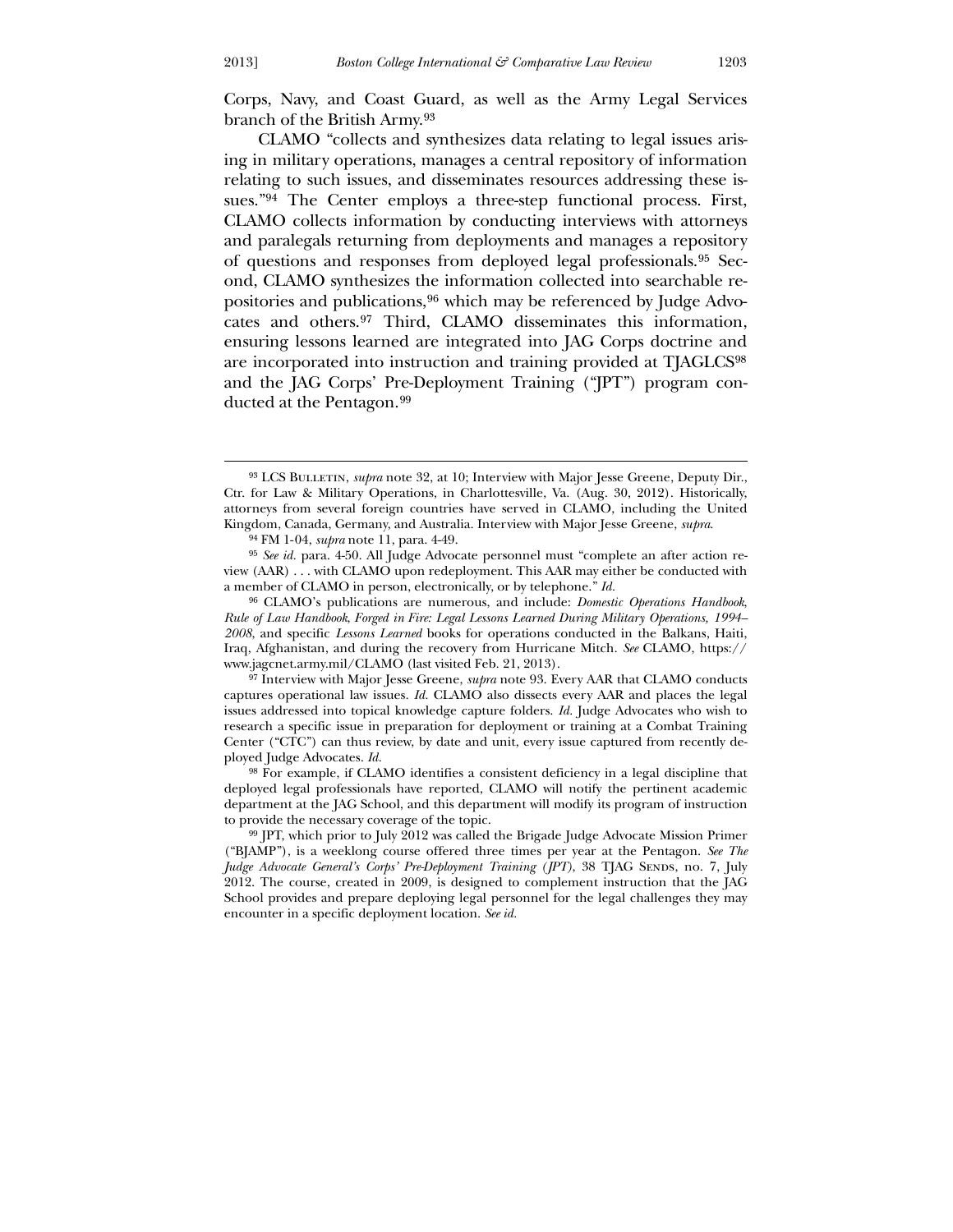CLAMO's information gathering and dissemination capability provides the JAG Corps with the ability to adapt quickly to emerging legal challenges and to train Judge Advocates properly for today's comby overseeing the Judge Advocates assigned to the Army's Combat plex legal environment. CLAMO also provides an important function Training Centers ("CTCs"), discussed below.

### VII. Training Judge Advocates at the Combat Training Centers

ence prior to engaging in real missions.<sup>[100](#page-20-0)</sup> There are four primary training centers, consisting of one mobile CTC101 and three static maneuver CTCs.102 Units rotate through one of the three maneuver CTCs for approximately four weeks, with the unit interacting with civilian role Through the CTC Program, the Army trains soldiers and units by replicating combat operations and providing a realistic tactical experiplayers and fighting the "enemy" for about two weeks.103

(6) Provides a data source for lessons learned to improve doctrine, training, leader development, organizations, materiel and soldiers (DTLOMS) to win in combat.

#### <span id="page-20-0"></span>*Id.*

 $\overline{a}$ 

101 *See* DiMeglio, *supra* note 49, at 6 (noting that this mobile CTC, the Mission Command Training Program ("MCTP") at Fort Leavenworth, Kansas, sends personnel to units to train brigade-level and more senior commanders and staffs).

CTCs). The MCTP was formerly called the Battle Command Training Program ("BCTP"), and the JMRC was formerly called the Combat Maneuver Training Center ("CMTC"). *See* 102 *See id.* (noting that the three static maneuver CTCs are: (1) the Joint Multinational Readiness Center ("JMRC") in Hohenfels, Germany, (2) the Joint Readiness Training Center ("JRTC") at Fort Polk, Louisiana, and (3) the National Training Center ("NTC") at Fort Irwin, California); *see also* AR 350-50, *supra* note 100, para. 1-5 (describing these *Mission Command Training Program*, U.S. Army Combined Arms Center, http://usacac. army.mil/cac2/MCTP (last visited Feb. 21, 2013).

*t*  www.eur.army.mil/jmtc/Organization/JMRC/JMRC.html (last visited Feb. 21, 2013); *Join*103 DiMeglio, *supra* note 49, at 6. For more information on rotations at and capabilities of the four CTCs, see generally *Joint Multinational Training Command*, U.S. Army, http://

<sup>100</sup> DiMeglio, *supra* note 49, at 6. The mission of the CTC Program is to "provide realistic joint and combined arms training, according to Army and joint doctrine, approximating actual combat." U.S. DEP'T OF THE ARMY, REGULATION 350-50, COMBAT TRAINING CENTER PROGRAM para. 1-5 (2003) [hereinafter AR 350-50]. Toward this end, the CTC Progr am:

<sup>(1)</sup> Provides commanders, staffs, and soldiers an operational experience focused on leader development.

<sup>(2)</sup> Produces bold, innovative leaders through stressful tactical and operational exercises.

<sup>(3)</sup> Increases unit readiness for deployment and warfighting.

<sup>(4)</sup> Embeds doctrine throughout the Army.

<sup>(5)</sup> Provides feedback to the Army and joint participants to improve warfighting.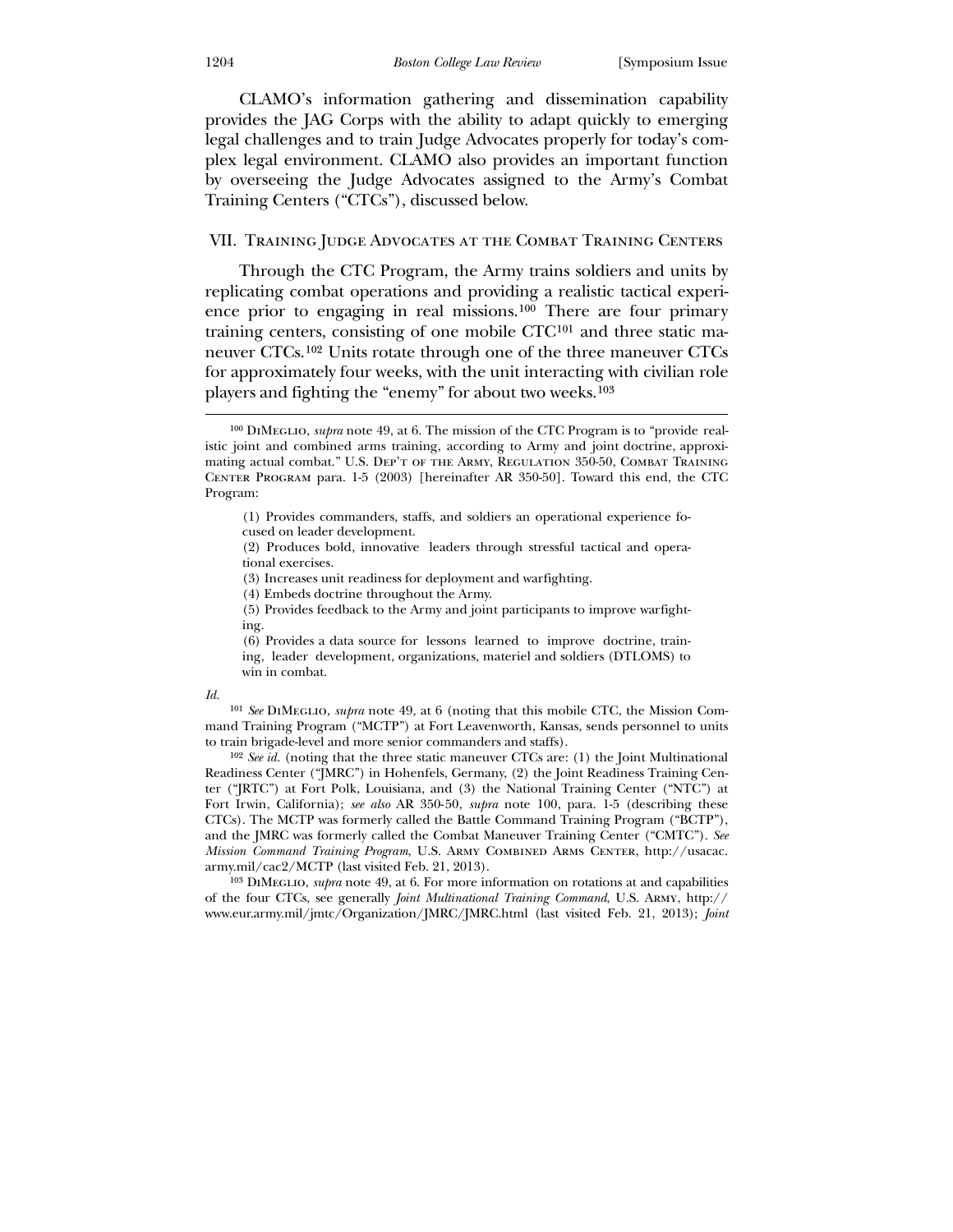Trainers assigned to the CTCs are organized into Operations Groups to oversee the performance of rotational training units and to provide comprehensive feedback and assessment.[104](#page-21-0) Experienced Judge Advocates are assigned as Observer Controller Trainers ("OC/T") by the Army JAG Corps to train units at the CTCs in legal operations.[105](#page-21-1) A former OC/T at the National Training Center ("NTC") and the current Deputy Director of CLAMO notes that legal OC/Ts "engage not only the legal professionals in the units, but also the soldiers, leaders, and commanders to gauge familiarity with contemporary legal issues as they arise, ensuring the unit's legal profes-sionals can then focus advice and training where most needed."<sup>[106](#page-21-2)</sup>

 OC/Ts provide Judge Advocates with ROE training in one-on-one sessions at the Leader Training Program and two-hour overview classes for commanders.[107](#page-21-3) They also conduct "man-on-the-street" interviews and quiz soldiers from the rotating unit on ROE vignettes to assist in evaluating the readiness of the units.[108](#page-21-4) The OC/Ts can then graphically display the results to Judge Advocates and commanders to identify where more training is needed.<sup>[109](#page-21-5)</sup> Once units enter the training area, OC/Ts give Judge Advocates "over-the-shoulder coaching" to ensure that Judge Advocates understand both offensive and defensive ROE.[110](#page-21-6) OC/Ts also ensure Judge Advocates recognize the need to proactively engage in targeting decisions and raise ROE issues.[111](#page-21-7) Finally, after each ROE event, OC/Ts discuss with the Judge Advocates they are evaluating how the Judge Advocates' advice on the ROE affected the operation.<sup>112</sup>

The realistic training and the OC/T mentoring at the CTCs supplement the formal training provided to Judge Advocates at

<sup>107</sup> Interview with Major Jesse Greene, *supra* note 93.

*Readiness Training Center*, U.S. Army, http://www.jrtc-polk.army.mil/OPS/index.html (last visited Feb. 21, 2013); *National Training Center*, U.S. Army, http://www.irwin.army.mil/Pages/ default.aspx (last visited Feb. 21, 2013); *Mission Command Training Program, supra* note 102.

<sup>104</sup> *See* AR 350-50, *supra* note 100, para. 1-6.

JRTC, and two Judge Advocates and one paralegal to NTC. Interview with Major Jesse Gre ene, *supra* note 93. 105 DiMeglio, *supra* note 49, at 6. The JAG Corps currently assigns four Judge Advocates to MCTP, two Judge Advocates to JMRC, three Judge Advocates and one paralegal to

paras. 4-51-4-52 (providing more information on the roles and responsibilities of the Judg e Advocates and paralegals assigned to the CTCs). 106 Interview with Major Jesse Greene, *supra* note 93; *see also* FM 1-04, *supra* note 11,

<sup>108</sup> *Id.*

<sup>109</sup> *Id.*

<sup>110</sup> *Id.*

<sup>111</sup> *Id.*

<span id="page-21-7"></span><span id="page-21-6"></span><span id="page-21-5"></span><span id="page-21-4"></span><span id="page-21-3"></span><span id="page-21-2"></span><span id="page-21-1"></span><span id="page-21-0"></span><sup>112</sup> *Id.*